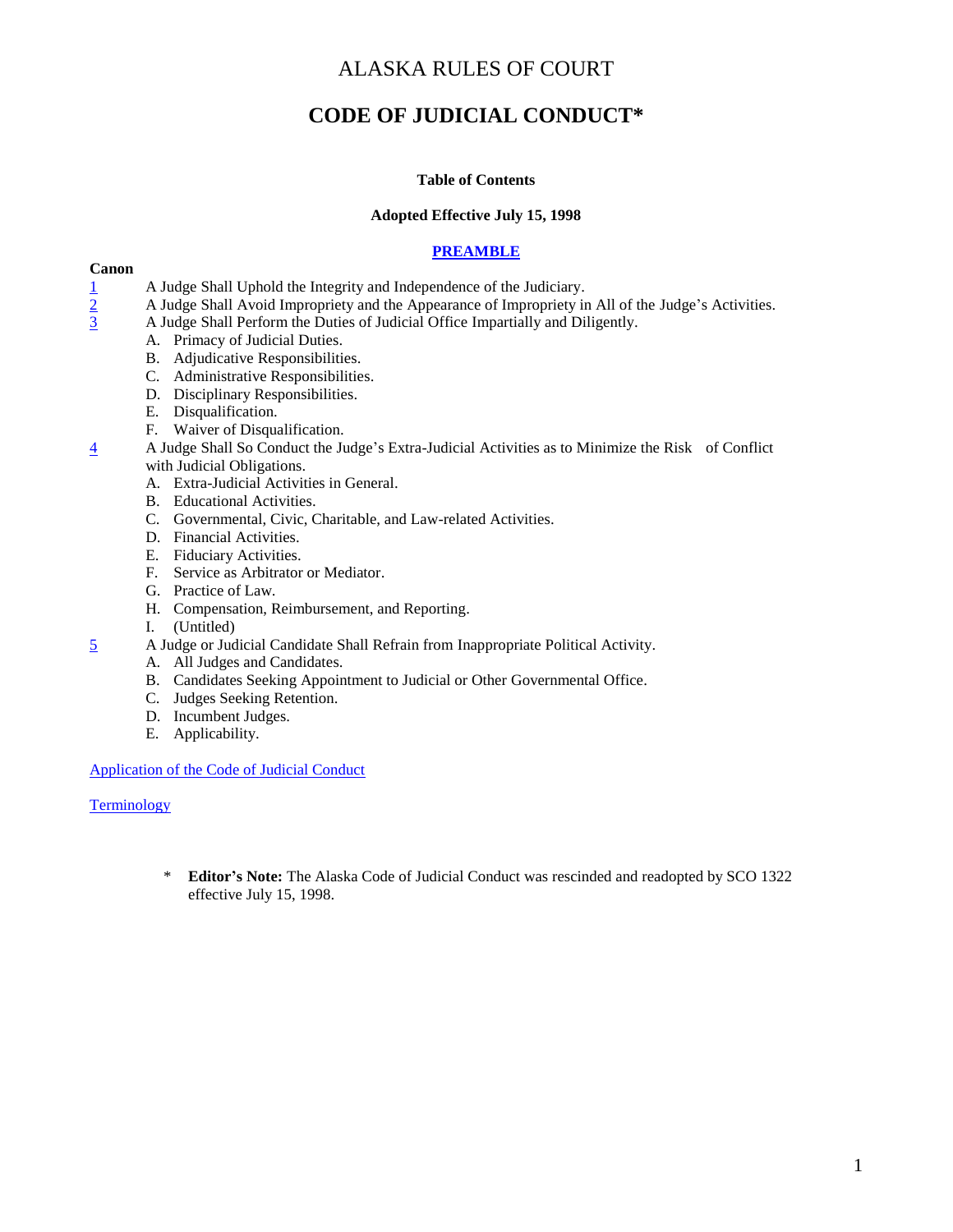#### **PREAMBLE**

<span id="page-1-0"></span>Our legal system is based on the principle that an independent, fair and competent judiciary will interpret and apply the laws that govern us. The role of the judiciary is central to American concepts of justice and the rule of law. Intrinsic to all Sections of this Code are the precepts that judges, individually and collectively, must respect and honor the judicial office as a public trust and strive to enhance and maintain confidence in our legal system. The judge is an arbiter of facts and law for the resolution of disputes and a highly visible symbol of government under the rule of law.

The Code of Judicial Conduct is intended to establish standards for ethical conduct of judges. It consists of this Preamble, broad statements called Canons, specific rules set forth in Sections under each Canon, a Terminology Section, an Application Section and *Commentary.* The text of the Preamble, the Canons, and the Sections, including the Terminology and Application Sections, is authoritative. The Commentary, by explanation and example, provides guidance with respect to the purpose and meaning of the Canons and Sections. The Commentary is not intended as a statement of additional rules. When the text uses "shall" or "shall not," it is intended to impose binding obligations the violation of which can result in disciplinary action. When "should" or "should not" is used, the text is intended as hortatory and as a statement of what is or is not appropriate conduct but not as a binding rule under which a judge may be disciplined. When "may" is used, it denotes permissible discretion or, depending on the context, it refers to action that is not covered by specific proscriptions.

The Canons and Sections are rules of reason. They should be applied consistently with constitutional requirements, statutes, other court rules and decisional law and in the context of all relevant circumstances. The Code is to be construed so as not to impinge on the essential independence of judges in making judicial decisions or to limit judges' legal rights.

The Code is designed to provide guidance to judges and candidates for judicial office and to provide a structure for regulating conduct through disciplinary agencies. It is not designed or intended as a basis for civil liability or criminal prosecution. Furthermore, the purpose of the Code would be subverted if the Code were invoked by lawyers for mere tactical advantage in a proceeding.

The text of the Canons and Sections is intended to govern conduct of judges and to be binding upon them. It is not intended, however, that every transgression will result in disciplinary action. Whether disciplinary action is appropriate, and the degree of discipline to be imposed, should be determined through a reasonable and reasoned application of the text and should depend on such factors as the seriousness of the transgression, whether there is a pattern of improper activity and the effect of the improper activity on others or on the judicial system. See ABA Standards Relating to Judicial Discipline and Disability Retirement./DD

The Code of Judicial Conduct is not intended as an exhaustive guide for the conduct of judges. They should also be governed in their judicial and personal conduct by general ethical standards. The Code is intended, however, to state basic standards which should govern the conduct of all judges and to provide guidance to assist judges in establishing and maintaining high standards of judicial and personal conduct.

While the Alaska Code of Judicial Conduct is based on the American Bar Association's Model Code of Judicial Conduct, there have been significant changes both to specific rules set forth in the Sections and to the *Commentary.* 

‡ 1. Judicial disciplinary procedures adopted in the jurisdictions should comport with the requirements of due process. The ABA Standards Relating to Judicial Discipline and Disability Retirement are cited as an example of how these due process requirements may be satisfied.

#### **CANONS**

#### **Key to Symbols on Special or Limited Applicability of Sections**

- ‡ means that Section does not apply to senior judges or applies to them only during periods of active judicial service.
- means that Section does not apply or has limited application to part-time magistrate judges or deputy magistrates.
- means that Section applies to special masters.

Full-time judicial officers must comply with all provisions of this Code.

Terms marked with asterisk (\*) are defined in Terminology Section.

(Amended by SCO 1829 effective October 15, 2014)

#### <span id="page-1-1"></span>**Canon 1**. **A Judge Shall Uphold the Integrity and Independence of the Judiciary.**

 An independent and honorable judiciary is indispensable to achieving justice in our society. A judge should participate in establishing, maintaining, and enforcing high standards of judicial conduct. The provisions of this Code are intended to preserve the integrity and the independence of the judiciary; the Code should be construed and applied to further these objectives.

*Commentary.*—*Deference to the judgments and rulings of courts depends upon public confidence in the integrity and*  independence of judges. The integrity and independence of *judges depend in turn upon their acting without fear or favor. Public confidence in the impartiality of the judiciary is maintained when judges adhere to the provisions of this Code. Conversely, violation of this Code diminishes public confidence in the judiciary and thereby does injury to the system of government under law.*

<span id="page-1-2"></span>(Adopted by SCO 1322 effective July 15, 1998)

#### **Canon 2. A Judge Shall Avoid Impropriety and the Appearance of Impropriety in All the Judge's Activities.**

A.  $\blacksquare$  In all activities, a judge shall exhibit respect for the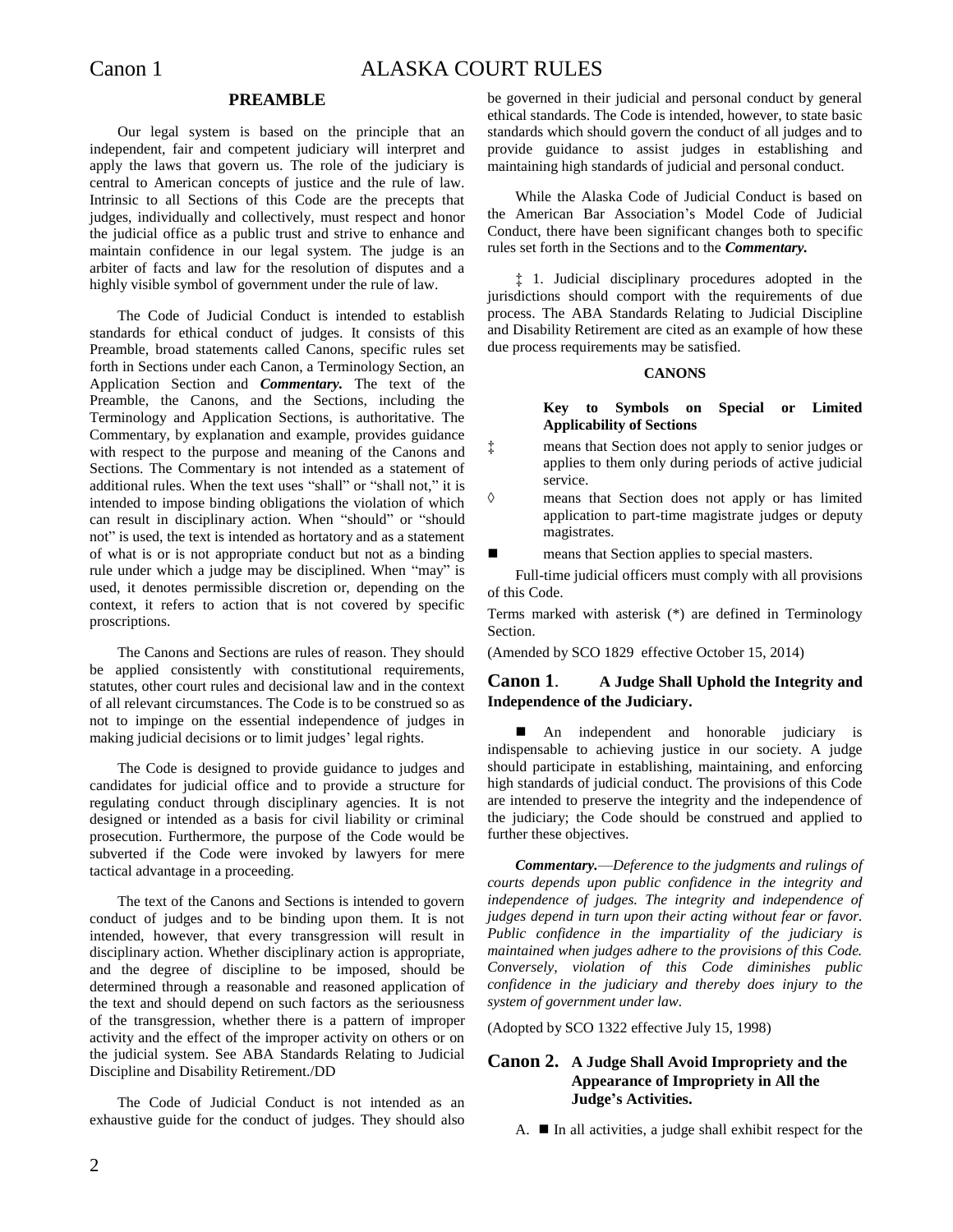rule of law, comply with the law,\* avoid impropriety and the appearance of impropriety, and act in a manner that promotes public confidence in the integrity and the impartiality of the judiciary.

*Commentary.*—*Public confidence in the judiciary is eroded by irresponsible or improper conduct by judges. A judge must avoid all impropriety and appearance of impropriety. A judge must expect to be the subject of constant public scrutiny. A judge must therefore accept restrictions on the judge's conduct that might be viewed as burdensome by the ordinary citizen and should do so freely and willingly.* 

*The prohibition against behaving with impropriety or the appearance of impropriety applies to both the professional and personal conduct of a judge. Because it is not practicable to list all prohibited acts, the proscription is necessarily cast in general terms that extend to conduct by judges that is harmful although not specifically mentioned in the Code. Actual improprieties under this standard include violations of law, court rules, and other specific provisions of this Code. The test for appearance of impropriety is whether the conduct would create in reasonable minds a perception that the judge's ability to carry out judicial responsibilities with integrity, impartiality, and competence is impaired.* 

#### *See also Commentary to Section 2C.*

 $B. \blacksquare$  A judge shall not allow family, social, political, or other relationships to influence the judge's judicial conduct or judgment. A judge shall not use or lend the prestige of judicial office to advance the private interests of the judge or others. A judge shall not knowingly\* convey or permit others to convey the impression that anyone is in a special position to influence the judge. A judge shall not testify voluntarily as a character witness, except that a judge may testify as a character witness in a criminal proceeding if the judge or a member of the judge's family\* is a victim of the offense or if the defendant is a member of the judge's family.

*Commentary.*—*Maintaining the prestige of judicial office is essential to a system of government in which the judiciary functions independently of the executive and legislative branches. Respect for the judicial office facilitates the orderly conduct of legitimate judicial functions. Judges should distinguish between proper and improper use of the prestige of office in all of their activities. For example, it would be improper for a judge to allude to his or her judgeship to gain a personal advantage such as differential treatment when stopped by a police officer for a traffic offense. Similarly, judicial letterhead must not be used for conducting a judge's personal business.*

*A judge must avoid lending the prestige of judicial office for advancement of the private interests of others. For example, a judge must not use the judge's judicial position to gain advantage in a civil suit involving a member of the judge's family. In contracts for publication of a judge's writings, a judge should retain control over the advertising to avoid exploitation of the judge's office. As to the acceptance of awards, see Section 4D(5)(a) and Commentary.*

*Although a judge should be sensitive to possible abuse of the prestige of office, a judge may, based on the judge's personal knowledge, serve as a reference or provide a letter of recommendation. However, except in very limited circumstances, a judge must not initiate the communication of information to a sentencing judge or a probation or corrections officer. A judge may provide to such persons information for the record in response to a formal request. A judge may also initiate the communication of information for the record if the judge or a member of the judge's family was a victim of the offense or the defendant is a member of the judge's family.*

*Judges may participate in the process of judicial selection by cooperating with appointing authorities and screening committees seeking names for consideration, and by responding to official inquiries concerning a person being considered for a judgeship. See also Canon 5 regarding use of a judge's name in political activities.*

*A judge must not testify voluntarily as a character witness because to do so may lend the prestige of the judicial office in support of the party for whom the judge testifies. Moreover, when a judge testifies as a witness, a lawyer who regularly appears before the judge may be placed in the awkward position of cross-examining the judge. A judge may, however, testify when properly summoned and in the special circumstances described in the last sentence of this Section.* 

C. A judge shall not hold membership in any organization that the judge knows\* practices invidious discrimination on the basis of race, sex, religion or national origin, nor shall a judge regularly use the facilities of such an organization. A judge shall not arrange to use the facilities of an organization that the judge knows\* practices invidious discrimination on the basis of race, sex, religion, or national origin unless there are no alternative facilities in the community and use of the facilities would not give rise to an appearance of endorsing the discriminatory practices of the organization.

*Commentary.*—*This Section prohibits a judge from holding membership in any organization that the judge knows engages in invidious discrimination on the basis of race, sex, religion or national origin. The membership of a judge in an organization that practices such discrimination gives rise to perceptions among the public that a judge is insensitive to minorities, women, and others protected against discrimination.*

*The common judicial definition of invidious discrimination "is a classification which is arbitrary, irrational and not reasonably related to a legitimate purpose." McLaughlin v. Florida; 379 U.S. 184 (1964). Whether an organization practices invidious discrimination is often a complex question which requires careful consideration by the judge. The answer cannot be determined from a mere examination of an organization's current membership rolls but rather depends on how the organization selects members and other relevant factors, such as that the organization is dedicated to the preservation of religious, ethnic or cultural values of legitimate common interest to its members, or that it is in fact and effect an intimate, purely private organization whose*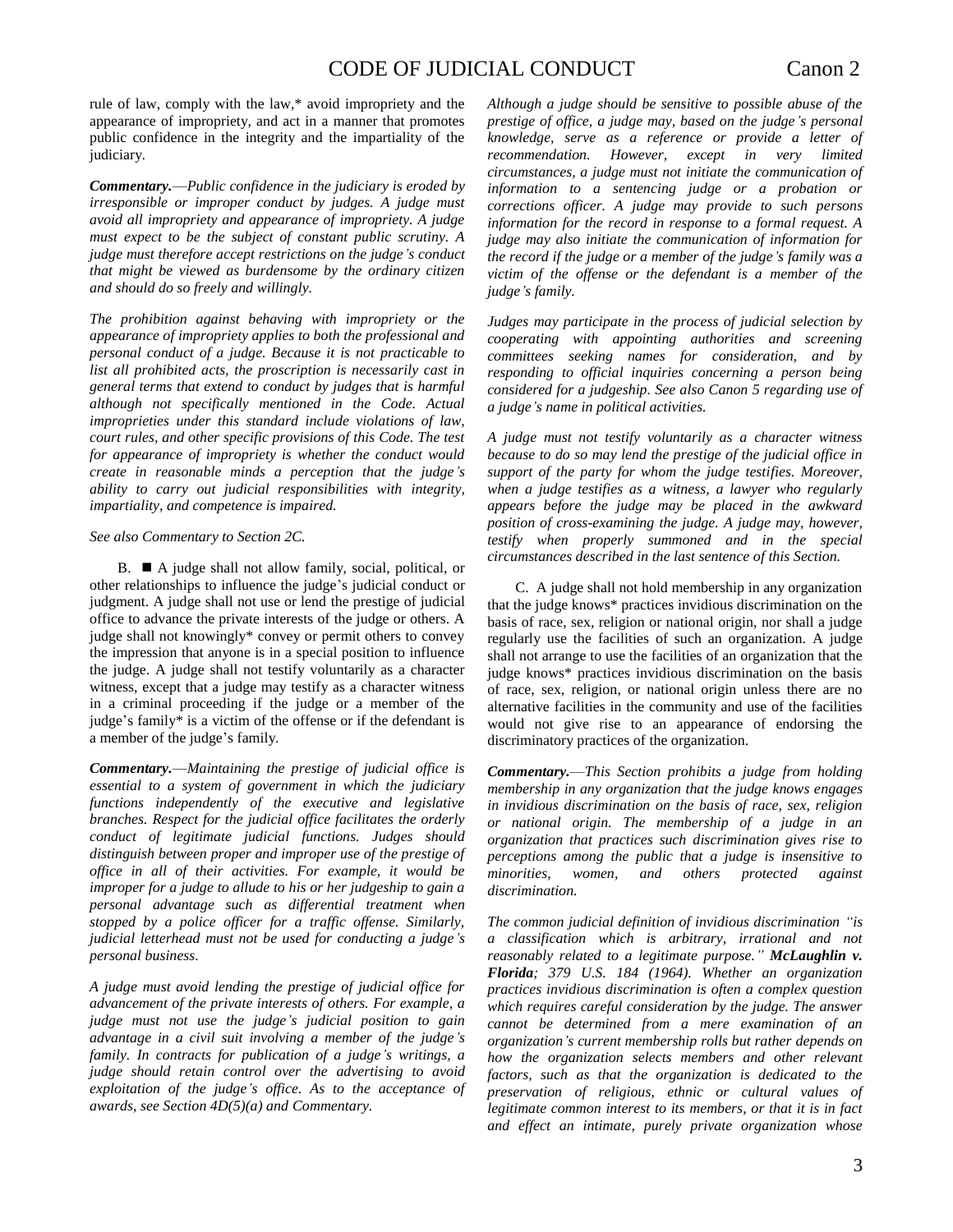*membership limitations could not be constitutionally prohibited. Absent such factors, an organization is generally said to discriminate invidiously if it arbitrarily excludes from membership on the basis of race, religion, sex or national origin persons who would otherwise be admitted to membership. See New York State Club Ass'n v. City of New York, 108 S. Ct. 2225, 101 L. Ed. 2d 1 (1988); Board of Dirs. of Rotary Int'l v. Rotary Club of Duarte, 481 U.S. 537, 107 S. Ct. 1940, 95 L. Ed. 2d 474 (1987); Roberts v. United States Jaycees, 468 U.S. 609, 104 S. Ct. 3244, 82 L. Ed. 2d 462 (1984).*

*Judges in Alaska must be particularly sensitive to this inquiry. Alaska's Human Rights Act has been narrowly construed as it applies to membership discrimination. Compare United States Jaycees v. Richardet, 666 P.2d 1008 (Alaska 1983) with Roberts v. Jaycees, 468 U.S. 609 (1984). Consequently, discriminatory practices which would not be illegal in Alaska may nevertheless be arbitrary, irrational, and unrelated to a legitimate organizational purpose, and thus covered by the prohibition in Section 2C. Nonetheless, some discrimination is viewed as innocuous when measured by contemporary standards and therefore not invidious.*

*Section 2C prohibits regular use by a judge of the facilities of an organization which invidiously discriminates. It does not prohibit incidental use of such facilities, for example, attending a wedding reception in such a facility.*

*When a person who is a judge on the date this Code becomes effective learns that an organization to which the judge belongs engages in invidious discrimination that would preclude membership under Section 2C, the judge is permitted, in lieu of resigning, to make immediate efforts to have the organization discontinue its invidiously discriminatory practices, but is required to suspend participation in any other activities of the organization. If the organization fails to discontinue its invidiously discriminatory practices as promptly as possible (and in all events within a year of the judge's first learning of the practices), the judge is required to resign immediately from the organization.*

*Nothing in Section 2C should be interpreted to diminish a judge's right to the free exercise of religion.* 

<span id="page-3-0"></span>(Adopted by SCO 1322 effective July 15, 1998)

#### **Canon 3. A Judge Shall Perform the Duties of Judicial Office Impartially and Diligently.**

A. **Primacy of Judicial Duties.** The judicial duties\* of a judge take precedence over all the judge's other activities. A judge's judicial duties include all the duties of the judge's office prescribed by law.\* In performance of these duties, the following standards apply.

#### B. **Adjudicative Responsibilities.**

(1)  $\blacksquare$  A judge shall consider and decide all matters assigned to the judge except those in which the judge's disqualification is required.

*Commentary.*—*See Feichtinger v. State, 779 P.2d 344, 348 (Alaska App. 1989) ("Judges will frequently be assigned cases involving unpleasant issues and difficult problems. Often litigants and their attorneys will be particularly vexatious. In many cases, publicity adverse to the judge is virtually certain no matter what decision he or she reaches. In such cases, judges insufficiently attuned to their responsibilities might readily welcome a baseless request for recusal as an escape from a difficult case. To surrender to such a temptation would justly expose the judiciary to public contempt based on legitimate public concern about judicial integrity and courage. While we agree that judges must avoid the appearance of bias, it is equally important to avoid the appearance of shirking responsibility.")*

(2) (a)  $\blacksquare$  A judge shall maintain professional competence in the law.\*

(b) A judge shall be faithful to the law.\* A judge shall not deviate from the law to appease public clamor, to avoid criticism, or to advance an improper interest.

(3)  $\blacksquare$  A judge shall take reasonable steps to maintain and ensure order and decorum in judicial proceedings before that judge.

*Commentary.*—*Section 3B(3) addresses a judge's responsibility to preserve order and decorum in court proceedings. "Order" refers to the level of regularity and civility required to guarantee that the business of the court will be accomplished in conformity with the rules governing the proceeding. "Decorum" refers to the atmosphere of attentiveness and earnest endeavor which communicates, both to the participants and to the public, that the matter before the court is receiving serious and fair consideration*

*Clearly, individual judges have differing ideas and standards concerning the appropriateness of particular behavior, language, and dress for the attorneys and litigants appearing before them. What one judge may perceive to be an obvious departure from propriety, another judge may deem a harmless eccentricity or no departure at all. Also, some proceedings call for more formality than others. Thus, at any given time, courtrooms around the state will inevitably manifest a broad range of "order" and "decorum."*

*Section 3B(3) is not intended to establish a uniform standard of what constitutes "order" and "decorum." Rather, the Section requires a judge to take reasonable steps to achieve and maintain the level of order and decorum necessary to accomplish the business of the court in a manner that is both regular and fair, while at the same time giving attorneys, litigants, and onlookers assurance of that regularity and fairness.* 

(4)  $\blacksquare$  A judge shall be patient, dignified, and courteous to litigants, jurors, witnesses, lawyers, and others with whom the judge deals in an official capacity. The judge shall take reasonable steps to maintain and ensure similar conduct from lawyers and from court staff and others subject to the judge's direction and control.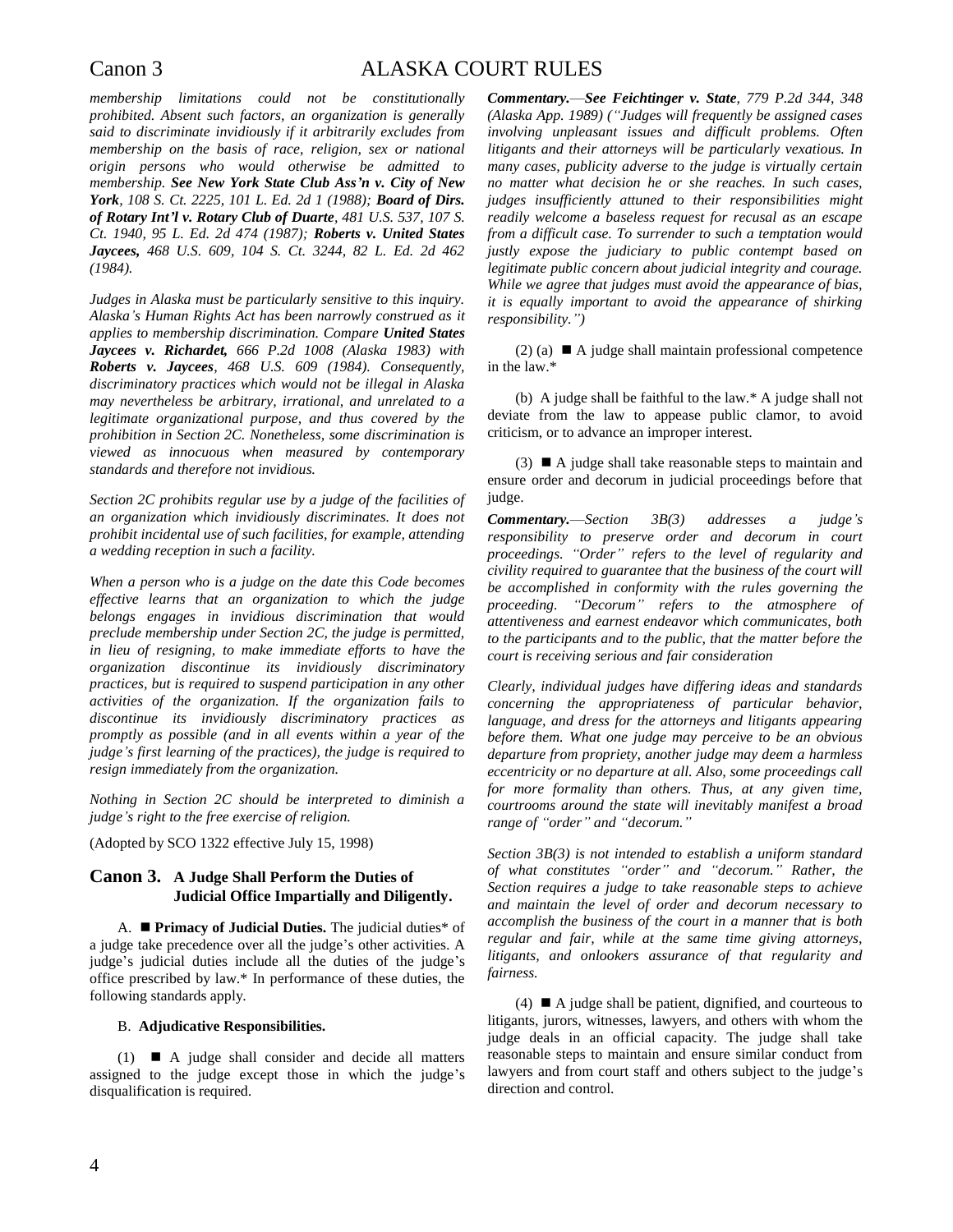*Commentary.*—*The duty to hear all proceedings with patience, dignity, and courtesy is not inconsistent with the duty to dispose promptly of the business of the court. Judges can be efficient and businesslike while being patient and deliberate.* 

(5)  $\blacksquare$  In the performance of judicial duties,\* a judge shall act without bias or prejudice\* and shall not manifest, by words or conduct, bias or prejudice based upon race, color, sex, religion, national origin, disability, age, marital status, changes in marital status, pregnancy, parenthood, sexual orientation, or social or economic status. A judge shall not permit court staff and others subject to the judge's direction and control to deviate from these standards in their duties.

*Commentary.*—*A judge must refrain from speech, gestures, or other conduct that manifests bias or prejudice, including sexual harassment, and must require the same standard of conduct from others subject to the judge's direction and control.*

*A judge must perform judicial duties impartially and fairly. A judge who manifests bias on any basis in a proceeding impairs the fairness of the proceeding and brings the judiciary into disrepute. Facial expression and body language, in addition to oral communication, can give others an appearance of judicial bias. A judge must be alert to avoid behavior that may be perceived as an expression of prejudice.* 

(6)  $\blacksquare$  A judge shall require lawyers in proceedings before the judge to refrain from manifesting, by words or conduct, bias or prejudice\* based upon race, color, sex, religion, national origin, disability, age, marital status, changes in marital status, pregnancy, parenthood, sexual orientation, or social or economic status. This Section 3B(6) does not preclude legitimate advocacy when race, color, sex, religion, national origin, disability, age, marital status, changes in marital status, pregnancy, parenthood, sexual orientation or social or economic status, or other similar factors, are issues in the proceeding.

*Commentary.*—*This Section is intended to prohibit not only express judicial support for the bias or prejudice but also speech, gestures, or inaction that could reasonably be interpreted as implicit approval of the expressed bias or prejudice. A judge may not ignore or overlook expressions of bias or prejudice in any judicial proceeding, even informal proceedings such as scheduling or settlement conferences. Appropriate action will depend on the circumstances. In some instances, a polite correction might be sufficient. However, deliberate or particularly offensive conduct will require more significant action, such as a specific direction from the judge, a private admonition, an admonition on the record, or, if the attorney repeats the misconduct after being warned, contempt.* 

(7)  $\blacksquare$  A judge shall accord to every person the right to be heard according to law.\* A judge shall not initiate, permit, or consider ex parte communications or other communications made to the judge outside the presence of the parties concerning a pending or impending proceeding except as allowed by this Section. A judge shall make reasonable efforts to see that law clerks and other court staff carrying out similar

functions under the judge's supervision do not violate the provisions of this Section.

(a) A judge may initiate or consider an ex parte communication when expressly authorized by law\* to do so.

(b) When circumstances require, a judge may engage in ex parte communications for scheduling or other administrative purposes, provided that:

(i) the communications do not deal with substantive matters or the merits of the issues litigated,

(ii) the judge reasonably believes no party will gain a procedural or tactical advantage because the communication is ex parte, and

(iii) the judge takes reasonable steps to notify all other parties promptly of the substance of the ex parte communication and, when practicable, allows them an opportunity to respond. This subsection does not apply to ex parte communications by law clerks or other court staff concerning scheduling or administrative matters.

(c) If all the parties have agreed to this procedure beforehand, either in writing or on the record, a judge may engage in ex parte communication on specified administrative topics with one or more parties.

(d) A judge may consult other judges and law clerks or other court staff whose function is to aid the judge in carrying out the judge's adjudicative responsibilities.

(e) A judge may, with the consent of the parties, confer separately with the parties and their lawyers in an effort to mediate or settle matters pending before the judge.

*Commentary.*—*The proscription against communications concerning a proceeding includes communications from lawyers, law teachers, and other persons who are not participants in the proceeding, except to the limited extent permitted.*

*Whenever presence of a party or notice to a party is required by Section 3B(7), it is the party's lawyer, or if the party is unrepresented the party, who is to be present or to whom notice is to be given.*

*A judge may request a party to submit proposed findings of fact and conclusions of law, so long as the other parties are apprised of the request and are given an opportunity to respond to the proposed findings and conclusions.*

*If communication between the trial judge and the appellate court with respect to a proceeding is permitted, a copy of any written communication or the substance of any oral communication should be provided to all parties.*

*The first sentence of Section 3B(7) ("A judge shall accord to every person the right to be heard according to law.") is not intended to expand or alter the law of standing (a person's right to bring an action), nor is it intended to expand or alter*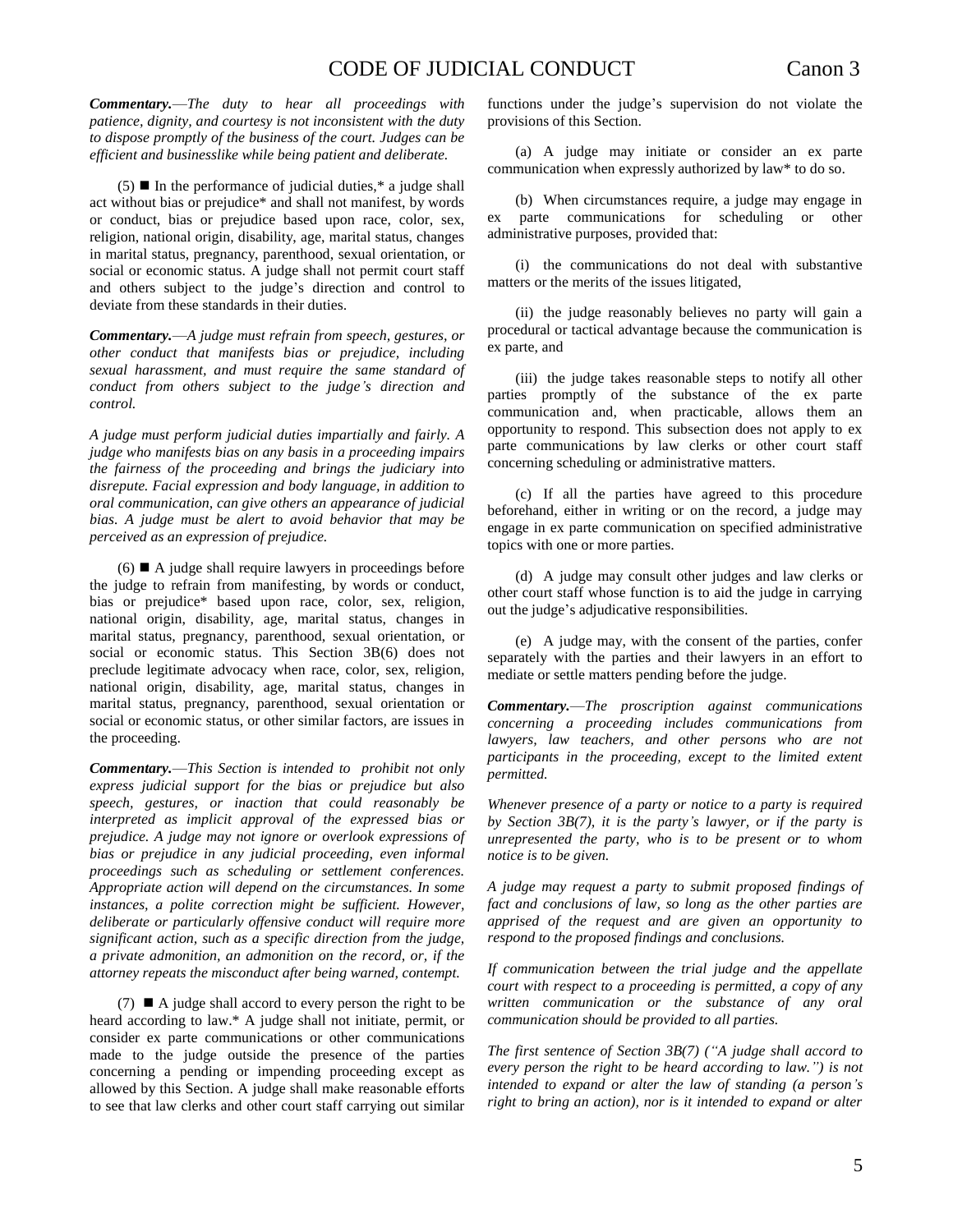*the procedural rules governing the scope and manner of a person's right to be heard in a case.*

*Judges should endeavor to create some form of record of ex parte communications whenever possible, even when the communications are authorized under this Section.*

*Section 3B(7)(a) permits an ex parte communication when it is expressly authorized by law, including communications that may reveal privileged information. For example, a judge may engage in an ex parte communication when the judge must question a criminal defendant about the defendant's request for appointment of a different attorney, and the judge determines that privileged information will be revealed.*

*Under Section 3B(7)(b), a judge may engage in ex parte communications for "scheduling or other administrative purposes." For example, a judge may make or receive an ex parte communication when the sole purpose of the communication is to provide courtesy notification to the parties or to the court of a delay or change in scheduling. Another example of an ex parte communication contemplated by this Section is when a defense attorney notifies the judge that the defendant cannot be located, that the scheduled trial should be called off, and that the defense concedes that a bench warrant should be issued for the defendant's arrest.*

*Section 3B(7)(b) requires a judge to take reasonable steps to promptly notify all parties of any ex parte communication. The continuing development of communications technology will affect what steps are "reasonable." Telephone communication is now virtually ubiquitous and telefax communication is widespread. In the near future, it may be common to notify lawyers through computer mail or computer bulletin boards. A judge should consider these alternatives when deciding the most expeditious means of communication reasonably available to the court and the parties.*

*A judge's secretary or law clerk may also engage in ex parte communications to discuss scheduling or other administrative matters. Such communications are permitted as long as the requirements of Sections 3(B)(7)(b)(i) and (ii) are satisfied, that is, as long as the communications do not deal with the substance or merits of the litigation and no party gains an advantage as a result of the ex parte contact. When the communication is with a staff member rather than a judge, Section 3B(7)(b)(iii) does not apply. Thus, if an attorney asks about the status of a pending motion, the judge's secretary may provide this information without notifying the other parties of the communication or including them in a conference call.*

*Section 3B(7)(c) allows the various parties in multi-party litigation to designate a "lead" party for their side and have that party appear at pretrial hearings to deal with issues such as scheduling and discovery.*

*Section 3B(7)(d) assumes that the other judge or member of the judge's adjudicative staff is not disqualified from participating in the decision of the case. Thus, it would be improper for a judge to consult another judge who had been challenged either peremptorily or for cause, and it would likewise be improper for a judge to consult another judge, a*  *law clerk, or anyone else who the judge knows has a disqualifying interest in the proceeding. Likewise, it would be improper for the judge to consult a member of an appellate court whose duty it would be to review the judge's decision.*

*The verb "consult" is intended to mean "engage in discussions regarding the substance or merits of the case." Just as a presiding judge may continue to perform purely administrative functions following his or her peremptory challenge—see Criminal Rule 25(d)(3)—a disqualified judge may engage in limited, purely administrative communication with the successor judge. Thus, when a new judge is assigned to a case following a judicial disqualification, the successor judge may speak to the disqualified judge about purely administrative matters (the dates already scheduled for court proceedings, the identities of the attorneys, etc.). However, the new judge may not speak to the disqualified judge about the merits of any pending issues, the merits of any previously decided issues, or the substance of any proceedings already held in the case. The new judge's information on these topics is to be gleaned from the court file or from the attorneys.*

*Section 3B(7)(d) is not intended to authorize a judge to engage in ex parte consultation with court staff such as custody investigators and court-employed juvenile intake officers, whose function is to provide evidence in the proceeding.*

*A judge may not ex parte seek advice on the law applicable to a proceeding from a disinterested expert.* 

(8)  $\blacksquare$  A judge shall dispose of all judicial matters promptly, efficiently, and fairly.

*Commentary.*—*In disposing of matters promptly, efficiently, and fairly, a judge must demonstrate due regard for the rights of the parties to be heard and to have issues resolved without unnecessary cost or delay. Containing costs while preserving fundamental rights of parties also protects the interests of witnesses and the general public. A judge should monitor and supervise cases so as to reduce or eliminate dilatory practices, avoidable delays and unnecessary costs. A judge should encourage and seek to facilitate settlement, but should not coerce parties into surrendering the right to have their controversy resolved by the courts.*

*Prompt disposition of the court's business requires a judge to devote adequate time to judicial duties, to be punctual in attending court and expeditious in determining matters under submission, and to insist that court officials, litigants and their lawyers cooperate with the judge to that end.* 

(9)  $\blacksquare$  A judge shall not, while a proceeding is pending or impending in any court, make any public comment that might reasonably be expected to affect its outcome or impair its fairness, or make any nonpublic comment that might substantially interfere with a fair trial or hearing. The judge shall take reasonable steps to maintain and ensure similar abstention on the part of court staff subject to the judge's direction and control. This Section does not prohibit judges from making public statements in the course of their official duties or from explaining for public information the procedures of the court. This Section does not apply to proceedings in which the judge is a litigant in a personal capacity.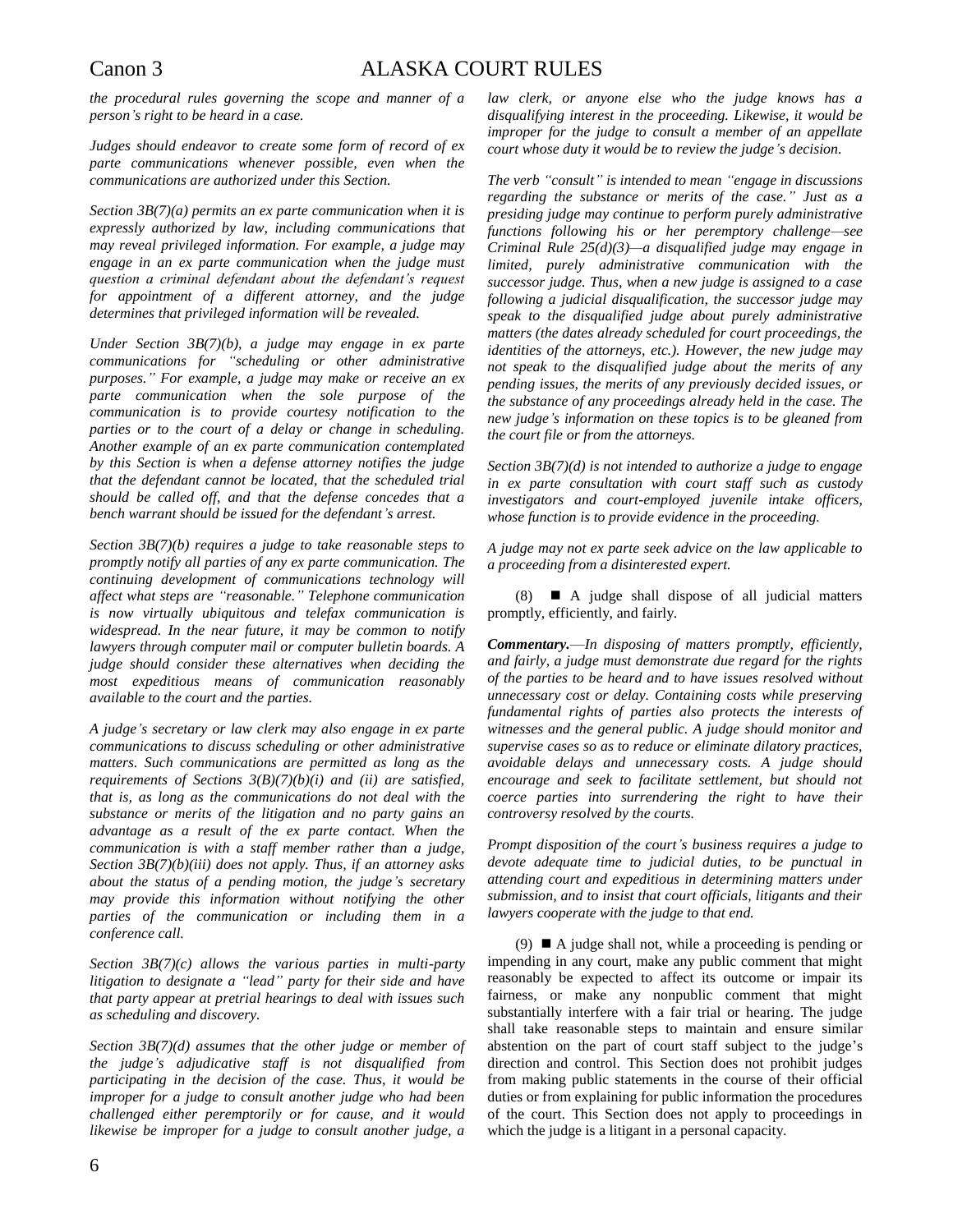## CODE OF JUDICIAL CONDUCT Canon 3

*Commentary.*—*The requirement that judges abstain from public comment regarding a pending or impending proceeding continues during any appellate process and until final disposition. This Section does not prohibit a judge from commenting on proceedings in which the judge is a litigant in a personal capacity, but in cases such as a writ of mandamus where the judge is a litigant in an official capacity, the judge must not comment publicly. The conduct of lawyers relating to trial publicity is governed by Rule 3.6 of the Alaska Rules of Professional Conduct.* 

(10)  $\blacksquare$  A judge shall not commend or criticize jurors for their verdict other than in a court order or opinion in a proceeding. However, a judge may express appreciation to jurors for their service to the judicial system and the community.

*Commentary.*—*Commending or criticizing jurors for their verdict may imply a judicial expectation in future cases and may impair a juror's ability to be fair and impartial in a subsequent case.* 

(11)  $\blacksquare$  A judge who acquires nonpublic information\* in a judicial capacity shall not disclose the information for any purpose unrelated to the judge's judicial duties, nor shall the judge use the information for the financial gain of the judge or any other person.

*Commentary.*—*The ABA's version of this Section prohibits a judge from disclosing or using nonpublic information acquired in a judicial capacity for any purpose unrelated to judicial duties. This rule does not adequately address the problem presented when a judge obtains confidential information that has relevance to the judge's personal life outside of the financial sphere. A judge hearing a confidential proceeding might obtain information about a doctor that has potentially crucial relevance to the judge's decision of which doctor to employ. A judge who hears a search warrant application might obtain information that would affect the judge's decision regarding what day-care center to use or what restaurant to patronize. Even though the judge reveals this information to no one, it would not strain the English language to say that a judge who makes decisions based on this information has "used" the nonpublic information for a purpose unrelated to the judge's official duties.*

*The Alaska version of the Section recognizes that a judge cannot reasonably be expected to disregard nonpublic information when it comes to the health or safety of the judge's immediate family. The first clause of the Alaska rule forbids "disclosure" of such information for any non-judicial purpose (thus allowing the judge to "use" the information for personal purposes so long as the judge does not violate the second clause).*

*The second clause forbids the "use" of nonpublic information for anyone's financial gain. A judge who wishes to misuse confidential information for financial gain will often not need to disclose the information to anyone else; indeed, the amount of the improper financial gain may be directly proportionate to the judge's success in concealing the information from all other persons.* 

 $(12)$  **Without prior notice to the parties and an** opportunity to respond, a judge shall not engage in independent ex parte investigation of the facts of a case.

*Commentary.*—*This Section does not prohibit a judge from exercising the judge's authority to independently call witnesses if the judge believes that these witnesses might shed light on the issues being litigated or to take judicial notice of certain facts. See Evidence Rules 614 & 201.* 

#### C. **Administrative Responsibilities.**

(1)  $\blacksquare$  A judge shall maintain professional competence in judicial administration, and should cooperate with other judges and court staff in the administration of court business. A judge shall diligently discharge the judge's administrative responsibilities without bias or prejudice.\*

#### *Commentary.*—*See Terminology, "bias or prejudice."*

*The definition of "bias or prejudice" found in the terminology Section was written in an exclusionary manner to allow judges, with regard to administrative matters, to countenance legitimate distinctions relevant to the policies or decisions involved.*

*To the extent judges have administrative authority over other judges, that authority should likewise be exercised in such a way as to provide the best use of judicial resources and the optimum development of all judicial officers. Just as the individual court must perform judicial administration without bias or prejudice, so too, judges with administrative authority over others must do the same with respect to the judicial officers subject to their orders.* 

(2)  $\blacksquare$  A judge shall take reasonable steps to ensure that court staff and others subject to the judge's direction and control observe the standards of fidelity to the law\* and diligence in the performance of their duties that apply to the judge and refrain from manifesting bias or prejudice\* in the performance of their official duties.

(3) A presiding judge or any other judge with supervisory authority over other judges shall take reasonable steps to assure that, for matters within the supervising judge's scope of authority, the other judges properly perform their judicial responsibilities.

(4)  $\blacksquare$  A judge shall not make unnecessary appointments. A judge shall exercise the power of appointment impartially and on the basis of merit. A judge shall avoid nepotism and favoritism. A judge shall not approve compensation of appointees beyond the fair value of services rendered.

*Commentary.*—*Appointees of a judge include assigned counsel, officials such as referees, commissioners, special masters, receivers and guardians and personnel such as clerks, secretaries and bailiffs. Consent by the parties to an appointment or an award of compensation does not relieve the judge of the obligation prescribed by Section 3C(4).* 

#### D. **Disciplinary Responsibilities.**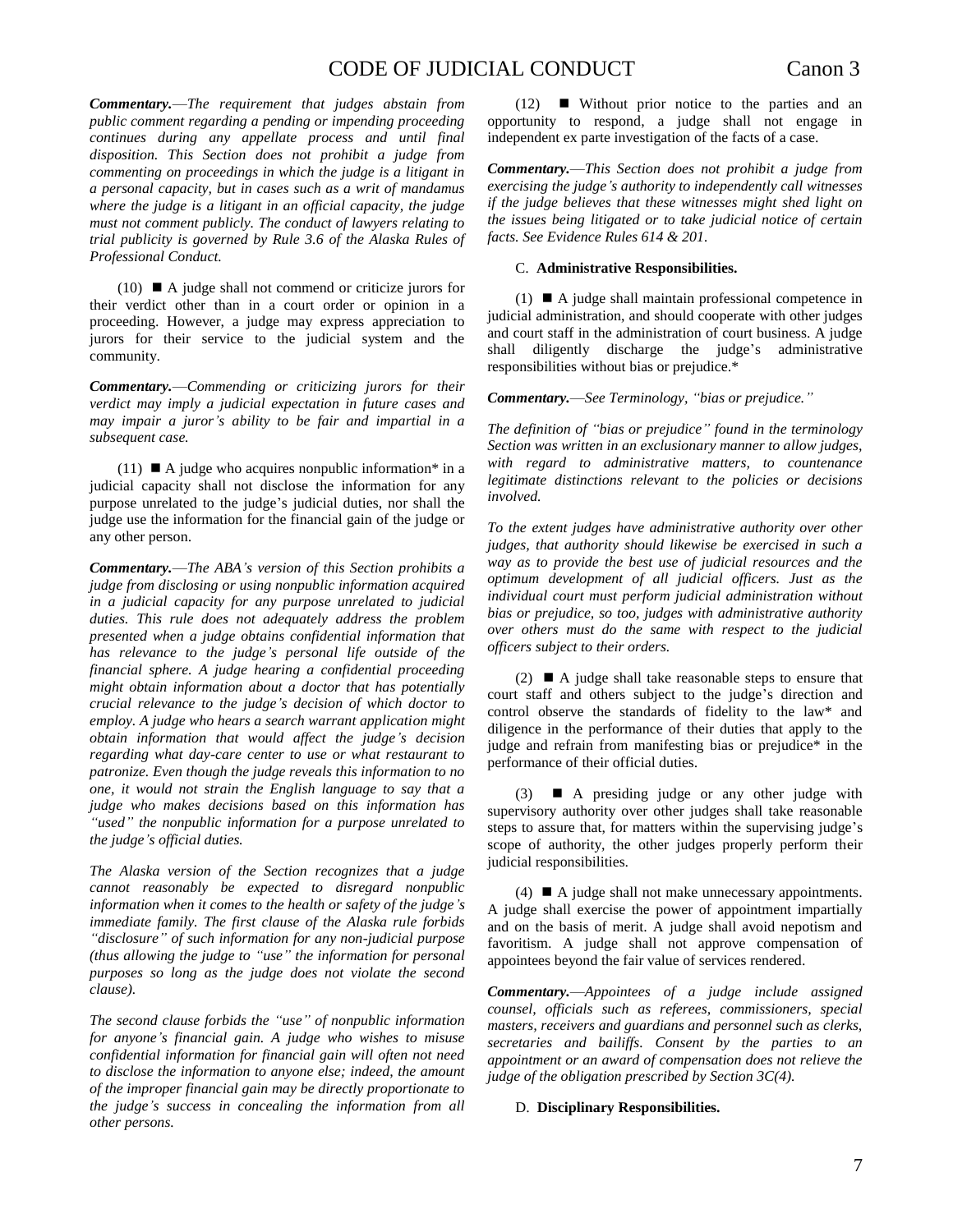## Canon 3 ALASKA COURT RULES

(1)  $\blacksquare$  A judge having information establishing a likelihood that another judge has violated this Code shall take appropriate action. A judge having knowledge\* that another judge has engaged in conduct reflecting the other judge's lack of fitness for judicial office shall inform the appropriate disciplinary authority,\* unless the judge reasonably believes that the misconduct has been or will otherwise be reported. Conduct reflecting lack of fitness for judicial office includes:

(a) or accepting a bribe or otherwise acting dishonestly in reaching a judicial or administrative decision,

(b) improperly using or threatening to use the judge's judicial power in a manner adverse to someone else's interests for the purpose of inducing that person to bestow a benefit upon the judge or upon someone else pursuant to the judge's wishes, or

(c) commission of a felony.

(2)  $\blacksquare$  A judge having information establishing a likelihood that a lawyer has violated the Rules of Professional Conduct shall take appropriate action. A judge who obtains information establishing a likelihood that a lawyer has committed a violation of the Rules of Professional Conduct by an act of dishonesty, obstruction of justice, or breach of fiduciary\* duty shall inform the appropriate disciplinary authority,\* unless the judge reasonably believes that the misconduct has been or will otherwise be reported.

(3)  $\blacksquare$  A judge possessing nonprivileged information pertaining to another judge's potential violation of this Code shall fully reveal this information upon proper request of the appropriate disciplinary authority\* or of any other tribunal empowered to investigate or act upon judicial misconduct. A judge possessing nonprivileged information pertaining to a lawyer's potential violation of the Rules of Professional Conduct shall fully reveal this information upon proper request of the appropriate disciplinary authority or of any other tribunal empowered to investigate or act upon attorney misconduct.

(4)  $\blacksquare$  Acts of a judge, in the discharge of disciplinary responsibilities, required or permitted by Sections 3D(1), 3D(2), and 3D(3) are part of a judge's judicial duties. \*

*Commentary.*—*Section 3D establishes a judge's duty to take action in response to the misconduct of another judge (Section 3D(1)) or the misconduct of a lawyer (Section 3D(2)). In many instances, Section 3D allows a judge a degree of discretion in determining how he or she should respond to misconduct; the Section specifies only that the judge shall take "appropriate action." Thus, a judge who learns that another judge has engaged in an improper but de minimis ex parte contact, or who learns that a judge has engaged in a fundraising activity for a charity, may believe that the only action needed is to point out to the other judge that his or her conduct violates the Code. Similarly, a judge who learns that another judge is suffering from alcohol or drug addiction might direct that other judge to counseling or might seek the help of the other judge's colleagues or friends or refer the matter to a judicial assistance committee. On the other hand, if the other judge refuses to admit the problem or submit to ameliorative* 

*measures, and if the other judge's intoxication is interfering with his or her judicial duties (so as to constitute a violation of Canon 1 and Section 3A), then a judge who knows of this problem may be obliged to report it to the Commission on Judicial Conduct, unless that judge is a senior judge acting as a member of a judicial assistance committee.*

*Appropriate action will vary with particular situations and with particular individuals. There will generally be a range of reasonable responses available to the judge who learns of misconduct. However, a judge who learns of misconduct must respond reasonably. For example, the judge may not "respond" by explicitly or implicitly condoning the misconduct.*

*A judge's discretion to determine an appropriate response to misconduct is circumscribed in certain instances. Both Sections 3D(1) and 3D(2) grant no discretion—they require the judge to report misconduct to the appropriate disciplinary authority—if (a) the misconduct is serious and (b) the judge's awareness of the misconduct rises to the specified level of certainty.*

*With regard to this level of awareness, a judge must report judicial misconduct if he or she "knows" that another judge has engaged in serious misconduct, while a judge must report attorney misconduct if he or she has information "establishing a likelihood" that an attorney has engaged in serious misconduct. The term "knows" is defined in the Terminology Section. The term "likelihood" is used in the sense of "more probable than not," a preponderance of the evidence.*

*If the misconduct the judge learns of is not among the serious types of misconduct, or if the misconduct is serious but the judge's level of awareness of the misconduct does not rise to the specified degree of certainty, there is no absolute duty to report. However, the judge who is aware of a likelihood of misconduct will still be under the more general obligation to take appropriate action.*

*A judge is not required to report all conduct that indicates lack of fitness for judicial office, only conduct of the same seriousness as that described in Subsections 3D(1)(a)-(c).*

*Section 3D applies to magistrates. However, a magistrate may report serious misconduct to the presiding judge or chief justice instead of the Judicial Conduct Commission.* 

#### E. **Disqualification.**

 $(1)$  Unless all grounds for disqualification are waived as permitted by Section 3F, a judge shall disqualify himself or herself in a proceeding in which the judge's impartiality might reasonably be questioned, including but not limited to instances where:

*Commentary.*—*Under this rule, a judge is disqualified whenever the judge's impartiality might reasonably be questioned, regardless of whether any of the specific rules in Section 3E(1) apply. For example, if a judge were in the process of negotiating for employment with a law firm, the judge would be disqualified from any matters in which that law*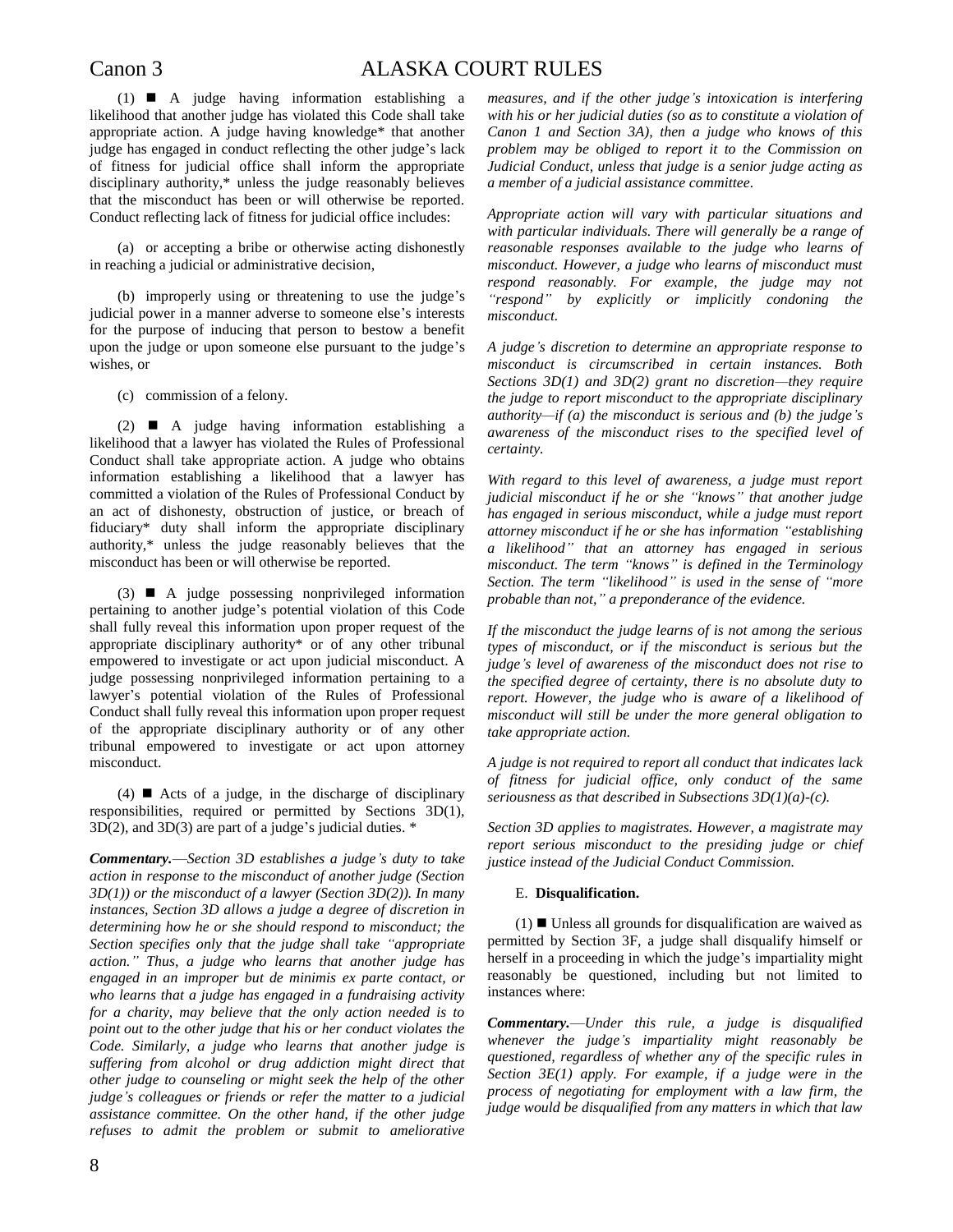*firm appeared, unless the disqualification was waived by the parties after disclosure by the judge.*

*A judge should disclose on the record information that the judge believes the parties or their lawyers might consider relevant to the question of disqualification, even if the judge believes there is no real basis for disqualification.*

*By decisional law, the rule of necessity may override the rule of disqualification. For example, a judge might be required to participate in judicial review of a judicial salary statute, or might be the only judge available in a matter requiring immediate judicial action, such as a hearing on probable cause or a temporary restraining order. In the latter case, the judge must disclose on the record the basis for possible disqualification and use reasonable efforts to transfer the matter to another judge as soon as practicable.* 

(a) the judge has a personal bias or prejudice concerning a party or a party's lawyer, or personal knowledge of disputed evidentiary facts concerning the proceeding;

(b) the judge served as a lawyer in the matter in controversy, or a lawyer with whom the judge previously practiced law served during their association as a lawyer concerning the matter, or the judge has been a material witness concerning it;

*Commentary.*—*A lawyer in a government agency does not ordinarily have an association with other lawyers employed by that agency within the meaning of Section 3E(1)(b); a judge formerly employed by a government agency, however, should disqualify himself or herself in a proceeding if the judge's impartiality might reasonably be questioned because of such association.* 

(c) the judge knows\* that he or she, individually or as a fiduciary,\* or the judge's spouse,\* parent, or child wherever residing, or any other member of the judge's family\* residing in the judge's household:

(i) has an economic interest\* in the subject matter in controversy, or

(ii) is employed by or is a partner in a party to the proceeding or a law firm involved in the proceeding, or

(iii) has any other, more than de minimis interest\* that could be substantially affected by the proceeding, or

(iv) is likely to be a material witness in the proceeding;

(d) the judge or the judge's spouse, or a person within the third degree of relationship\* to either of them, or the spouse\* of such a person:

(i) is a party to the proceeding or is known\* by the judge to be an officer, director, or trustee of a party;

(ii) is acting as a lawyer in the proceeding;

(iii) is known\* by the judge to have a more than de minimis interest\* that could be substantially affected by the proceeding;

(iv) is to the judge's knowledge\* likely to be a material witness in the proceeding.

(e) For purposes of this Section, when a party is a governmental entity, a person is "employed by" the party when the person is employed by the agency, commission, department or (if the department is broken into divisions) division, or other unit of government directly involved in the matter to be litigated.

*Commentary.—The fact that a lawyer in a proceeding is affiliated with a law firm with which a relative of the judge is affiliated does not of itself disqualify the judge under Section 3E(1)(d). Under appropriate circumstances, the fact that "the judge's impartiality might reasonably be questioned" under Section 3E(1), or that the relative is known by the judge to have an interest in the law firm that could be "substantially affected by the outcome of the proceeding" under Section 3E(1)(d)(iii) may require the judge's disqualification.* 

*Cross Reference.—Additional grounds for disqualification are set out in AS 22.20.020(a). This statute provides:*

*(a A judicial officer may not act in a matter in which*

*(1) the judicial officer is a party;*

*(2) the judicial officer is related to a party or a party's attorney by consanguinity or affinity within the third degree;*

*(3) the judicial officer is a material witness;*

*(4) the judicial officer or the spouse of the judicial officer, individually or as a fiduciary, or a child of the judicial officer has a direct financial interest in the matter;*

*(5) a party, except the state or a municipality of the state, has retained or been professionally counseled by the judicial officer as its attorney within two years preceding the assignment of the judicial officer to the matter;*

*(6) the judicial officer has represented a person as attorney for the person against a party, except the state or a municipality of the state, in a matter within two years preceding the assignment of the judicial officer to the matter;*

*(7) an attorney for a party has represented the judicial officer or a person against the judicial officer, either in the judicial officer's public or private capacity, in a matter within two years preceding the filing of the action;*

*(8) the law firm with which the judicial officer was associated in the practice of law within the two years preceding the filing of the action has been retained or has professionally counseled either party with respect to the matter;*

*(9) The judicial officer feels that, for any reason, a fair and impartial decision cannot be given.*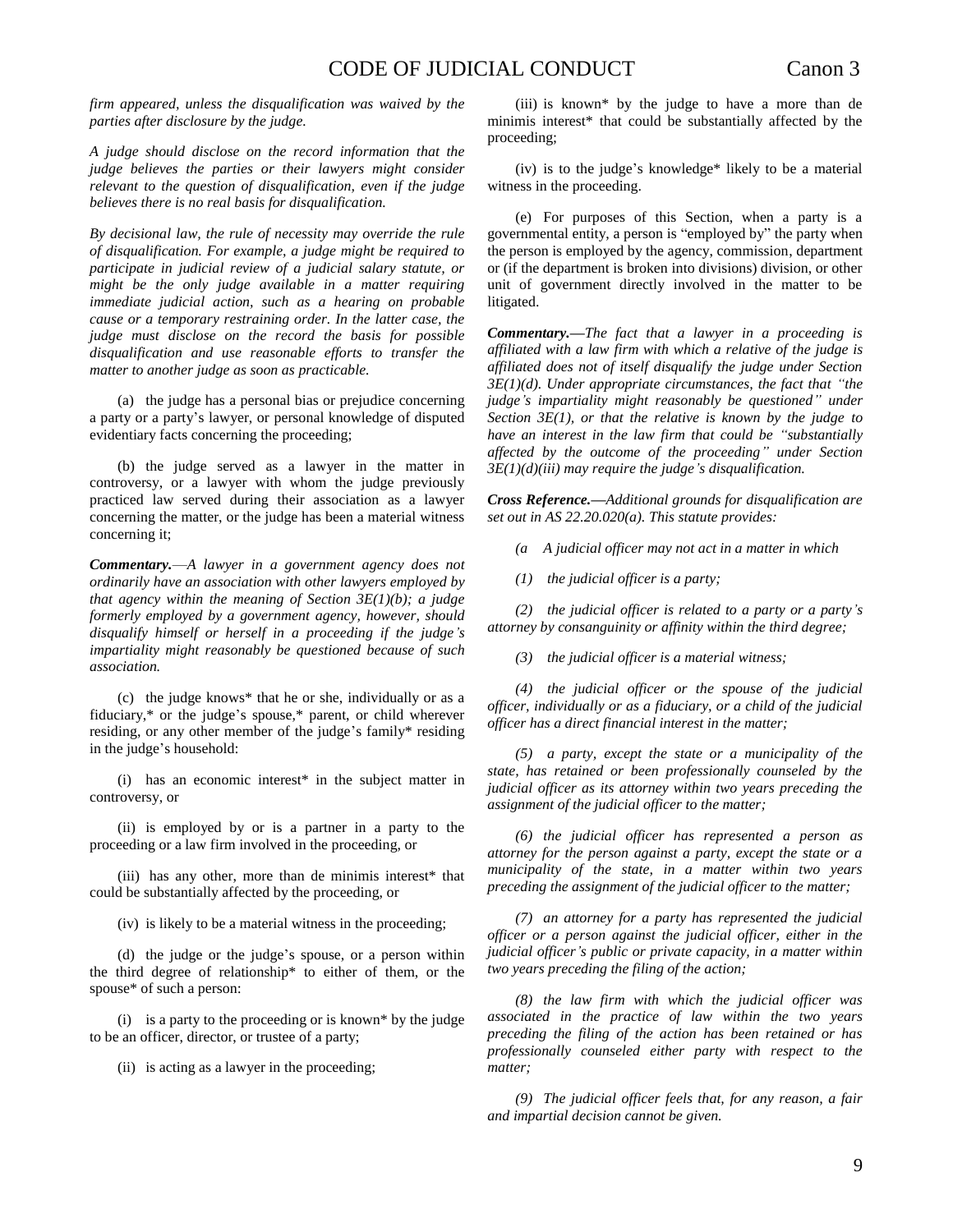## Canon 3 ALASKA COURT RULES

*Most of the grounds for disqualification under AS 22.20.020(a) are also listed as grounds for disqualification under Section 3E(1) of the Code. But the statute requires a judge to disqualify himself or herself in four situations that are not expressly covered by Section 3E(1):*

*● Under AS 22.20.020(a)(5), a judge must disqualify himself or herself if the judge served as an attorney for one of the parties within two years preceding assignment of the case to the judge. This disqualification does not apply if the party is the state or a municipality.*

*● Under AS 22.20.020(a)(6), a judge must disqualify himself or herself if the judge was opposing counsel in a matter involving one of the parties within two years preceding assignment of the case to the judge. Again, this disqualification does not apply if the party is the state or a municipality.*

*● Under AS 22.20.020(a)(7), a judge must disqualify himself or herself if an attorney in the case represented the judge, either in the judge's public or private capacity, within two years preceding the filing of the action. A judge must also disqualify himself or herself if an attorney in the case was opposing counsel in a matter involving the judge within two years preceding the filing of the action.*

*● Under AS 22.20.020(a)(8), a judge must disqualify himself or herself if the judge's former law firm is representing one of the parties in the case or has represented one of the parties with respect to the matter, and the judge was associated with the law firm within the two years preceding the filing of the case.*

*The first two of these disqualifications would only be of concern to judges who have been on the bench less than two years.*

(2) A judge shall keep informed about the judge's personal and fiduciary\* economic interests\* and make reasonable effort to keep informed about the personal economic interests of the judge's spouse\* and minor children residing in the judge's household.

*Commentary.—Many judges and their families either are or will be the beneficiaries of law firm annuities or pensions. Depending upon the type of pension or annuity arrangement, the law firm's success or failure in major litigation may affect the value or collectibility of pension or annuity benefits. When this economic interest is present, Sections E3(1)(c)(iii) or 3E(1)(d)(iii) may require a judge's disqualification from litigation involving the law firm, even though Sections 3E(1)(b), 3E(1)(c)(ii), and 3E(1)(d)(ii) would not otherwise require disqualification.* 

#### F. **Waiver of Disqualification.**

(1)  $\blacksquare$  A judge shall not seek or accept a waiver of disqualification when the judge has a personal bias or prejudice concerning a party or a lawyer, when, for any other reason, the judge believes that he or she cannot be fair and impartial, or when a waiver is not permitted under AS 22.20.020. In other circumstances, a judge who would be

disqualified by the terms of Section 3E may disclose on the record the basis or bases of the judge's disqualification and ask the parties to consider whether they wish to waive disqualification. A judge is not bound by the parties' decision to waive a disqualification.

(2)  $\blacksquare$  The judge shall not participate in the parties' discussions and shall require the parties to hold their discussions outside the presence of the judge. The judge shall not comment in any manner on the merits or advisability of waiver, other than to explain the right of disqualification or to further elucidate the ground or grounds of disqualification if requested by the parties. The judge is permitted to advise the parties that he or she is willing to participate in the case with the agreement of all the parties. But the judge must tell the parties that the decision whether to waive the ground of disqualification rests with each of them.

(3)  $\blacksquare$  The judge may ask the parties to affirmatively indicate their position on the judge's disqualification, or give the parties a reasonable length of time to waive the disqualification, telling the parties either (a) that their failure to act will be construed as a decision to waive the potential disqualification or (b) that their failure to act will be construed as a decision not to waive the potential disqualification. If all parties decide to waive the potential disqualification, and if the judge is then willing to participate, the judge may participate in the proceeding.

(4)  $\blacksquare$  All the communications between the judge and the parties must be incorporated in the record of the proceeding.

*Commentary.—A waiver procedure provides the parties an opportunity to proceed without delay if they wish to waive the disqualification. Under AS 22.20.020(b), the following disqualifications may not be waived:*

*(1) the judicial officer is a party;*

*(2) the judicial officer is a material witness;*

*(3) the judicial officer or the spouse of the judicial officer, individually or as a fiduciary, or a child of the judicial officer has a direct financial in the matter;*

*(4) the judicial officer feels that, for any reason, a fair and impartial decision cannot be given.*

*The decision whether or not to waive a disqualification is not one that must be made by the client. An attorney may make the decision without consulting with the client if the client is not present or readily available, or if the attorney decides that consultation is unnecessary.*

*All aspects of the communications between the judge and the parties (but not the parties' discussions among themselves) must either be in writing and included in the case file or on the record in court.* 

(Adopted by SCO 1322 effective July 15, 1998; amended by SCO 1724 effective October 15, 2010; and by SCO 1768 effective October 14, 2011)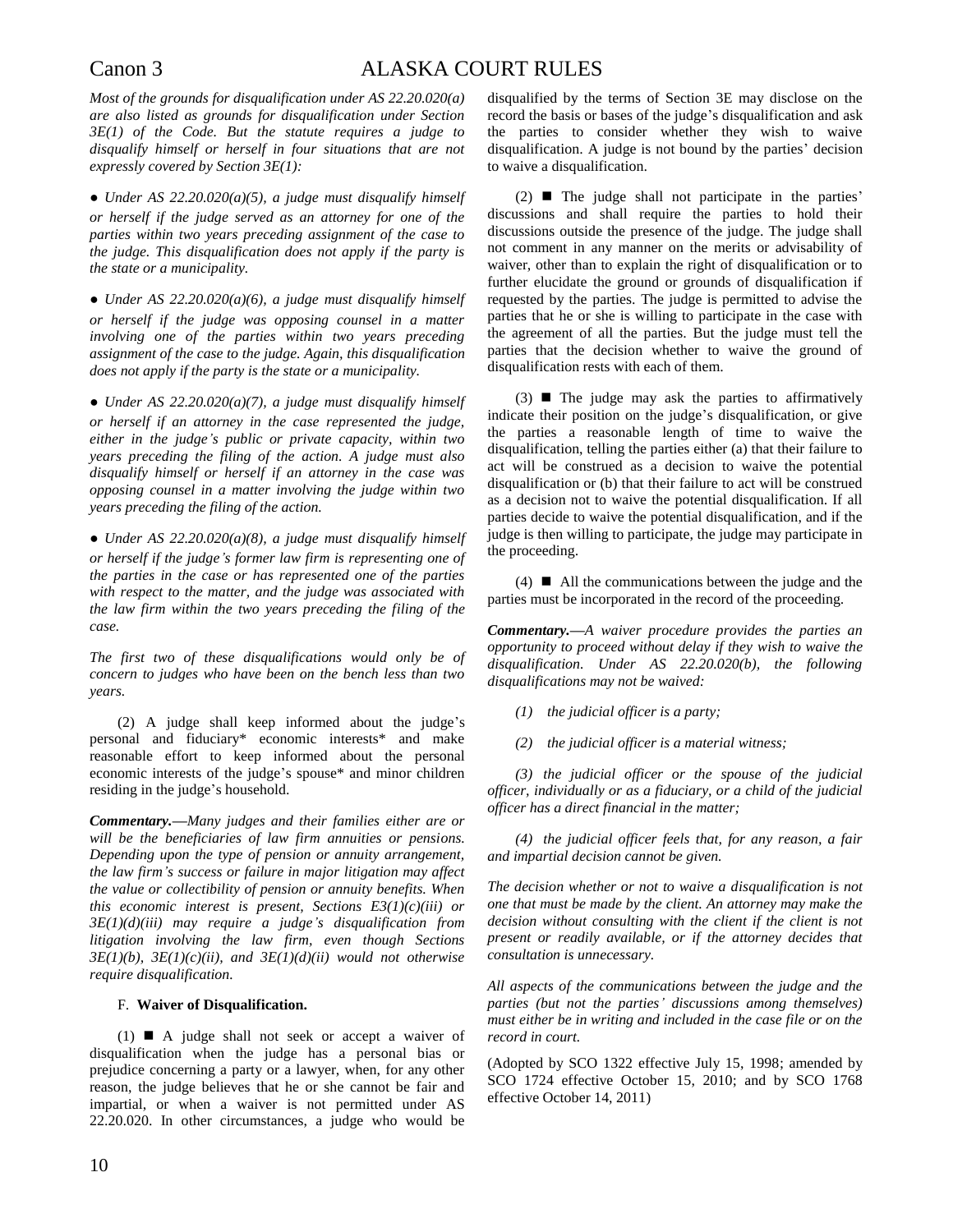#### **LAW REVIEW COMMENTARIES**

"Silence at a Price? Judicial Questionnaires and the Independence of Alaska's Judiciary," 25 Alaska L. Rev. 303 (2008).

#### <span id="page-10-0"></span>**Canon 4. A Judge Shall So Conduct the Judge's Extra-Judicial Activities as to Minimize the Risk of Conflict with Judicial Obligations.**

A. **Extra-Judicial Activities in General.** A judge shall conduct all of the judge's extra-judicial activities so as to comply with the requirements of this Code and so that these activities do not:

(1) cast reasonable doubt on the judge's capacity to act impartially as a judge;

(2) demean the judicial office; or

(3) interfere with the proper performance of judicial duties.\*

*Commentary.—Extra-judicial activities are intended to include both the quasi-judicial activities covered by Canon 4 and the extra-judicial activities covered by Canon 5 of the 1973 Code of Judicial Conduct.*

*Complete separation of a judge from extra-judicial activities is neither possible nor wise; a judge should not become isolated from the community in which the judge lives.*

*Even outside the judicial role, a judge who expresses bias or prejudice may cast reasonable doubt on the judge's capacity to act impartially as a judge. Such expressions include jokes or other remarks demeaning individuals on the basis of their race, color, sex, religion, national origin, disability, age, marital status, changes in marital status, pregnancy, parenthood, sexual orientation, or social or economic status. See Section 2C and accompanying Commentary.* 

*The ABA added the phrase "demean the judicial office" in Section 4A(2) in place of the phrase "detract from the dignity of his office" which appeared in the prior Code. According to the Reporter's Notes to the 1990 Model Code, the new language is intended "to proscribe injurious conduct, not necessarily undignified conduct, as the latter might in some cases be permissible. For example, a judge's appearing in a skit as part of the entertainment at a judicial organization's event might be at once undignified and perfectly proper."*

*Section 4A(2) is a legitimate limitation on a judge's extrajudicial activities to the extent that it forbids a judge from flagrantly violating community standards or engaging in activities that clearly bring disrepute to the courts or the legal system. However, Section 4A(2) should not be interpreted so broadly as to authorize disciplinary bodies to censure or penalize a judge for engaging in a non-conformist lifestyle or for privately pursuing interests or activities that might be offensive to segments of the community.* 

B. **Educational Activities.** As part of the judicial role, a judge is encouraged to render public service to the community. Judges have a professional responsibility to

educate the public about the judicial system and the judicial office, subject to the requirements of this Code. A judge may speak, write, lecture, teach, and participate in other extrajudicial activities concerning the law,\* the legal system, the administration of justice, and non-legal topics, subject to the requirements of this Code.

*Commentary.—As a judicial officer and person specially learned in the law, a judge is in a unique position to contribute to the improvement of the law, the legal system, and the administration of justice, including revision of substantive and procedural law and improvement of criminal and juvenile justice. To the extent that time permits, a judge is encouraged to do so, either independently or through a bar association, judicial conference, or other organization dedicated to the improvement of the law. Judges may participate in efforts to promote the fair administration of justice, the independence of the judiciary, and the integrity of the legal profession. A judge may also encourage community involvement in court-affiliated programs and may invite public suggestions for the improvement of the law, the legal system, or the legal profession. In conducting these activities, judges should be mindful to comply with Canon 2 when recommending specific programs or activities.*

*The responsibility to educate the public is not intended to be enforced through the disciplinary process.*

#### C. **Governmental, Civic, Charitable, and Lawrelated Activities.**

(1)  $\Diamond$   $\Box$  A judge shall not appear at a public hearing before, or otherwise consult with, an executive or legislative body or official except on matters concerning the law,\* the legal system, or the administration of justice, or except when acting pro se in a matter involving the judge or the judge's interests.

*Commentary.—See Section 2B regarding the obligation to avoid improper influence.*

*"Administration of justice" matters include seeking funding for public service organizations that provide or seek increased access to justice such as Alaska Legal Services, so long as the organization is not identified with a particular cause that may come before the courts. When testifying as an individual judge on administration of justice matters, the judge should be clear that the observations are based on his or her experience as a judge and that other judges may have different observations.* 

*Section 4C(1) permits a judge to appear before a governmental body or government official on a matter concerning the judge's interests. The word "interests" should be interpreted broadly. A judge may speak on matters concerning the judge's social interests as well as matters affecting the judge's economic interests.* 

(2)  $\sharp \Diamond A$  judge shall not accept appointment to or serve on a governmental committee or commission or other governmental position that is concerned with issues of fact or policy on matters other than the improvement of the law,\* the legal system, or the administration of justice. A judge may,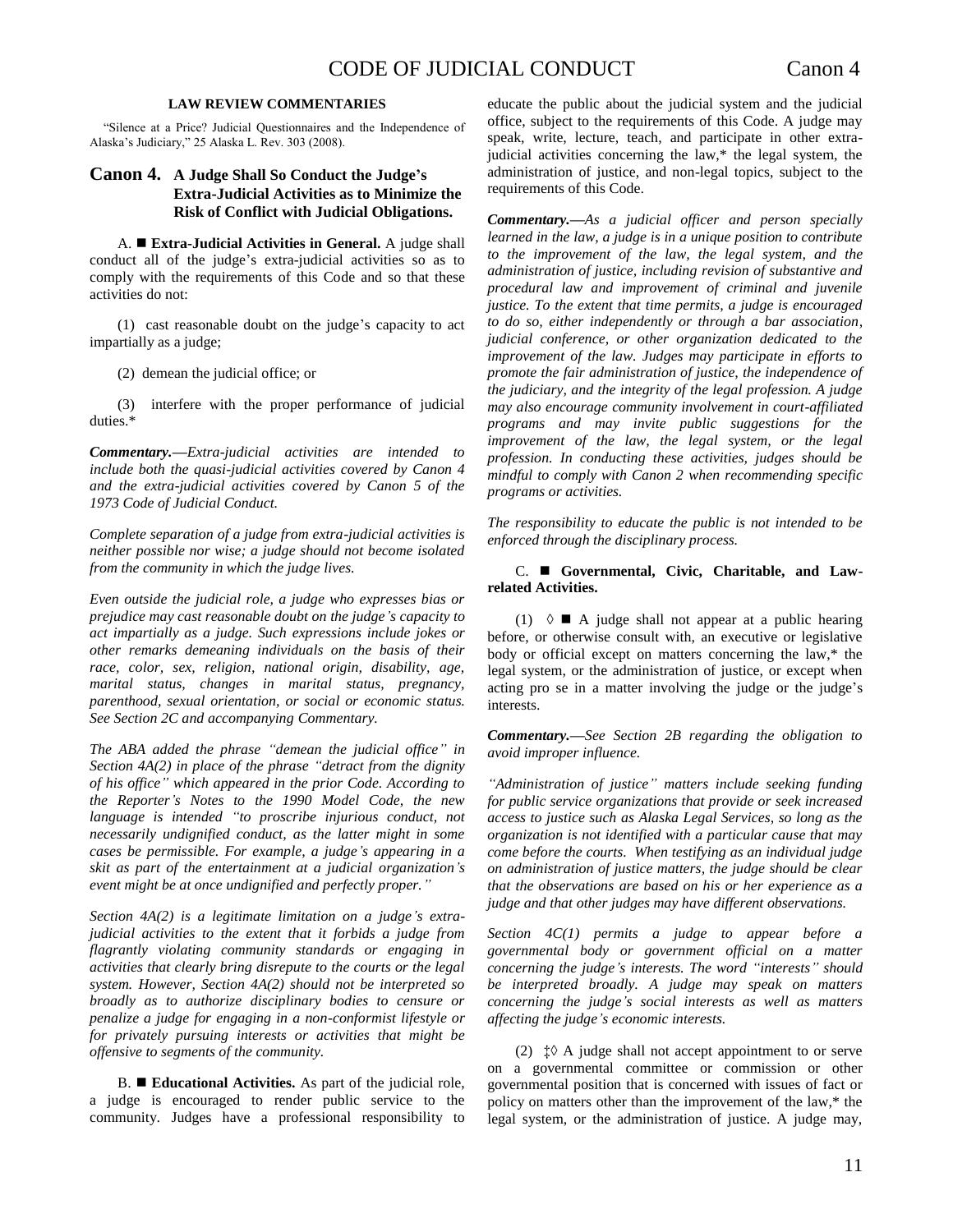however, represent a country, state, or locality on ceremonial occasions or in connection with historical, educational, cultural, or athletic activities.

*Commentary.—Section 4C(2) prohibits a judge from accepting any governmental position except one relating to the law, the legal system, or the administration of justice as authorized by Section 4C(3). The appropriateness of accepting extra-judicial assignments must be assessed in light of the demands on judicial resources created by crowded dockets and the need to protect the courts from involvement in extrajudicial matters that may prove to be controversial. Judges should not accept governmental appointments that are likely to interfere with the effectiveness and independence of the judiciary.*

*Section 4C(2) does not govern a judge's service in a nongovernmental position. See Section 4C(3) permitting service by a judge with organizations devoted to the improvement of the law, the legal system, or the administration of justice and with educational, religious, charitable, fraternal, or civic organizations not conducted for profit. For example, service on the board of a public educational institution, unless it were a law school, would be prohibited under Section 4C(2), but service on the board of a public law school or any private educational institution would generally be permitted under Section 4C(3).* 

(3) A judge may serve as an officer, director, trustee, or non-legal advisor of an organization or governmental agency devoted to the improvement of the law,\* the legal system, or the administration of justice, or of an educational, religious, charitable, fraternal, cultural, athletic, or civic organization not conducted for profit, subject to the following limitations:

*Commentary.—Section 4C(3) does not apply to a judge's service in a governmental position unconnected with the improvement of the law, the legal system or the administration of justice; see Section 4C(2).*

*Participation by a judge in a non-profit organization may be governed by other provisions of Canon 4 in addition to Section 4C. For example, a judge is prohibited by Section 4G from serving as a legal advisor to a non-profit organization.*

*Section 4C(3) does not prohibit mere membership in a legal professional association that occasionally takes controversial or political positions.* 

(a) A judge shall not serve as an officer, director, trustee, or non-legal advisor if it is likely that the organization will be engaged in proceedings that would ordinarily come before the judge or will be engaged frequently in adversary proceedings in the court of which the judge is a member or in any court subject to the appellate jurisdiction of the judge's court.

*Commentary.—The changing nature of some organizations and of their relationship to the law makes it necessary for a judge regularly to reexamine the activities of each organization with which the judge is affiliated to determine if it is proper for the judge to continue the affiliation. For example, in many jurisdictions charitable hospitals are now more frequently in court than in the past. Similarly, the boards of*  *some legal aid organizations now make policy decisions that may have political significance or imply commitment to causes that may come before the courts for adjudication.* 

(b) Regardless of the judge's role within the organization, a judge:

(i) may assist the organization in planning fundraising activities and may participate in the management and investment of the organization's funds, but shall not personally participate in the solicitation of funds or be the speaker or guest of honor at the organization's fundraising event, except a judge may be the speaker or guest of honor for public service organizations that seek improvement in the administration of justice, benefit indigent representation, or assist access to justice, or for any permitted organization under Section  $4C(3)$ where the proceeds from the event seek to improve the administration of justice, benefit indigent representation, or assist access to justice. A judge may also solicit funds for any permitted organization under Section 4C(3) from other judges over whom the judge does not exercise supervisory or appellate authority;

(ii) may make recommendations to public or private fund-granting organizations on projects and programs concerning the law,\* the legal system, or the administration of justice;

(iii) shall not personally participate in membership solicitation if the solicitation might reasonably be perceived as coercive;

(iv) shall not personally participate in membership solicitation, except as permitted in Section  $4C(3)(b)(i)$ , if the membership solicitation is essentially a fundraising mechanism;

(v) shall not use or permit anyone else to use the prestige of judicial office for fundraising or membership solicitation.

*Commentary.—A judge may solicit membership or endorse or encourage membership efforts for an organization devoted to the improvement of the law, the legal system or the administration of justice or a nonprofit educational, religious, charitable, fraternal or civic organization as long as the solicitation cannot reasonably be perceived as coercive and is not essentially a fundraising mechanism. Solicitation of funds for an organization and solicitation of memberships similarly involve the danger that the person solicited will feel obligated to respond favorably to the solicitor if the solicitor is in a position of influence or control. A judge must not engage in direct, individual solicitation of funds or memberships in person, in writing, or by telephone except in the following cases: (1) a judge may solicit other judges over whom the judge does not exercise supervisory or appellate authority, (2) a judge may solicit other persons for membership in the organizations described above if neither those persons nor persons with whom they are affiliated are likely ever to appear before the court on which the judge serves, and (3) a judge who is an officer of a Section 4C(3) organization may send a general membership solicitation mailing over the judge's signature.*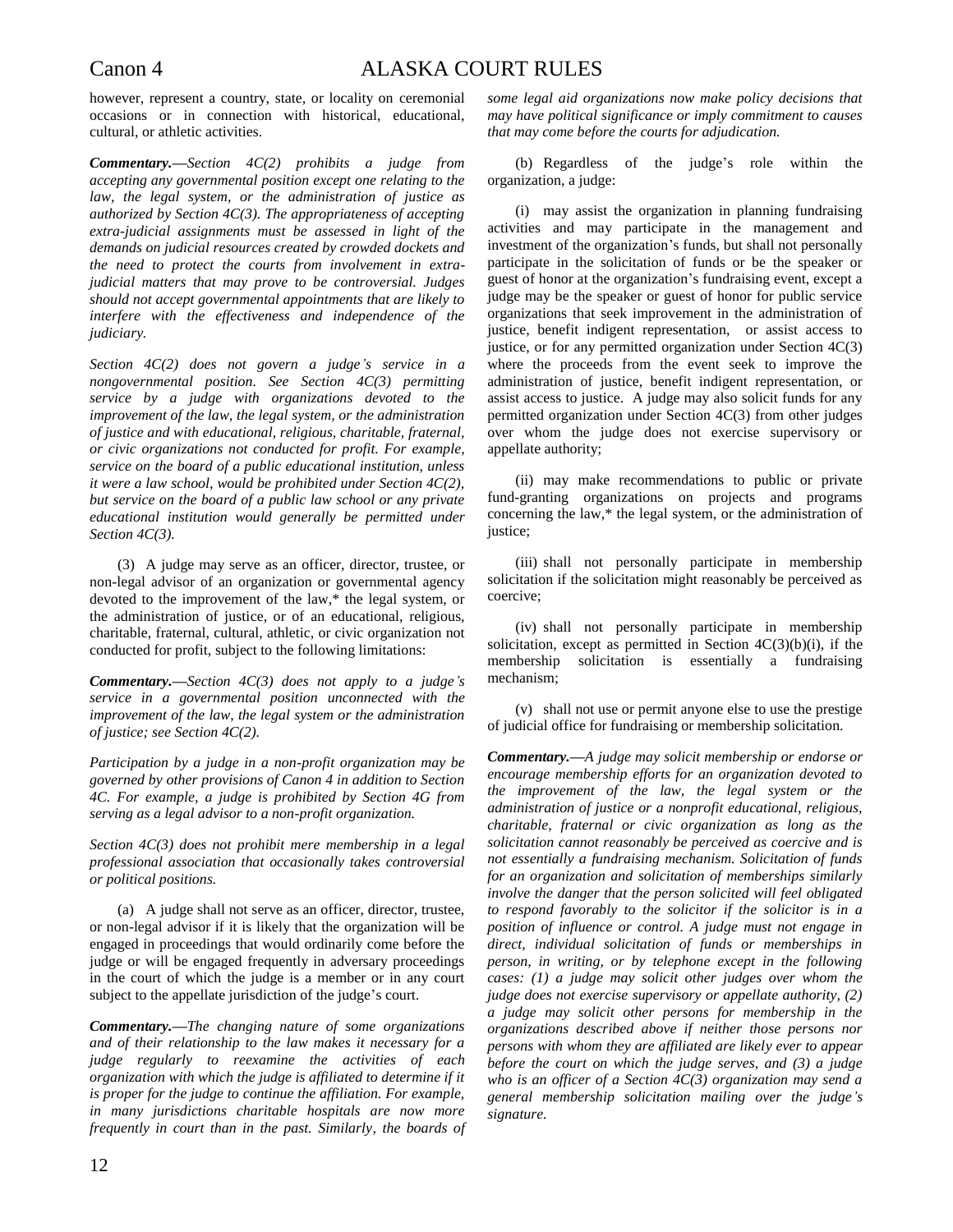*Use of an organization letterhead for fundraising or membership solicitation does not violate Section 4C(3)(b) provided the letterhead lists only the judge's name and office or other position in the organization, and, if comparable designations are listed for other persons, the judge's judicial designation. In addition, a judge must also make reasonable efforts to ensure that the judge's staff, court officials and others subject to the judge's direction and control do not solicit funds on the judge's behalf for any purpose, charitable or otherwise.*

*Section 4C(3)(b)(i) is intended to prohibit the direct solicitation of funds. Being the speaker or guest of honor at an organization's fundraising event is the functional equivalent of solicitation. However, judges may participate as workers at fundraising events such as car washes and carnivals, purchase admission to fundraising social events, and purchase goods and services (e.g., candy bars, commemorative buttons, or a car wash) that are being sold as a fundraising effort.*

*The limited exception allowing judges to be speakers or guests of honor for public service organizations that assist access to justice is meant to include not-for-profit organizations that exist to enhance access to justice or to seek improvement in the administration of justice, but judges should be mindful of the need to avoid creating the appearance that they are identifying with a particular cause or issue that is likely to come before them or before other judges on their court. See Canon 2 and accompanying Commentary. "Access to justice" includes increasing minority representation on the bench, preserving judicial independence, and assisting the advancement of the legal profession.* 

#### D. **Financial Activities.**

#### (1) *Generally.*

(a)  $\blacksquare$  A judge shall not engage in financial or business dealings, or permit his or her name to be used in connection with any business venture or commercial advertising program, with or without compensation, if the activity might reasonably be perceived to exploit the judge's judicial position.

(b)  $\Diamond$  A judge shall not enter into financial or business dealings that would involve the judge in frequent transactions or continuing business relationships with those lawyers or other persons likely to come before the court on which the judge serves.

#### *Commentary.—See Time for Compliance, Section 6E.*

*When a judge acquires information in a judicial capacity, such as material contained in filings with the court, that is not yet generally known, the judge must not use the information for private gain. See Section 2B; see also Section 3B(11).*

*A judge must avoid financial and business dealings that involve the judge in frequent transactions or continuing business relationships with persons likely to come either before the judge personally or before other judges on the judge's court. In addition, a judge should discourage members of the judge's family from engaging in dealings that would reasonably appear to exploit the judge's judicial position. This* 

*rule is necessary to avoid creating an appearance of exploitation of office or favoritism and to minimize the potential for disqualification. With respect to affiliation of relatives of a judge with law firms appearing before the judge, see Commentary to Section 3E(1) relating to disqualification.*

*Participation by a judge in financial and business dealings is subject to the general prohibitions in Section 4A against activities that tend to reflect adversely on the impartiality of the judge, demean the judicial office, or interfere with the proper performance of judicial duties. Such participation is also subject to the general prohibition in Canon 2 against activities involving impropriety or the appearance of impropriety and the prohibition in Section 2B against the misuse of the prestige of judicial office. In addition, a judge must maintain high standards of conduct in all of the judge's activities, as set forth in Canon 1.*

*Under Section 4D(1)(b), a judge may enter into financial or business dealings with a lawyer who is a relative or close friend whose appearance or interest in a case would in any event require the judge's disqualification under Section 3E.* 

(2) *Judge as Investor.* A judge may hold and manage investments of the judge and members of the judge's family,\* including real estate. In addition, a judge may participate as a passive investor in any business. For purposes of this Section, "passive investor" means that the judge is not a director, officer, manager, partner (except a limited partner in a limited partnership), advisor, employee, or controlling shareholder of the business.

*Commentary.—See Time for Compliance, Section 6E. For active investments and other business interests, see Section 4D(3).* 

(3) A judge may actively engage in business or other remunerative activity, as long as the judge would not expect the business or remunerative activity to:

(a) involve the judge or the judge's business associates in lobbying legislative or regulatory bodies within Alaska, or

(b) involve the judge or the judge's business associates in frequent appearances in front of legislative or regulatory bodies within Alaska, or

(c)  $\uparrow \Diamond$  have a major effect on the economic life of the community in which the judge serves. A business has a "major effect on the economic life of the community" when it employs more than five percent of the local work-force, when it provides essential financial services (for example, banking or insurance) or essential utilities (for example, electricity, oil, gas, sewage treatment) to the community, or when it is the sole provider of an essential good or service within the community.

#### *Commentary.—See Time for Compliance, Section 6E.*

(4) ‡ A judge shall manage investments and business and other financial interests to minimize the number of cases in which the judge is disqualified. As soon as the judge can do so without serious financial detriment, the judge shall divest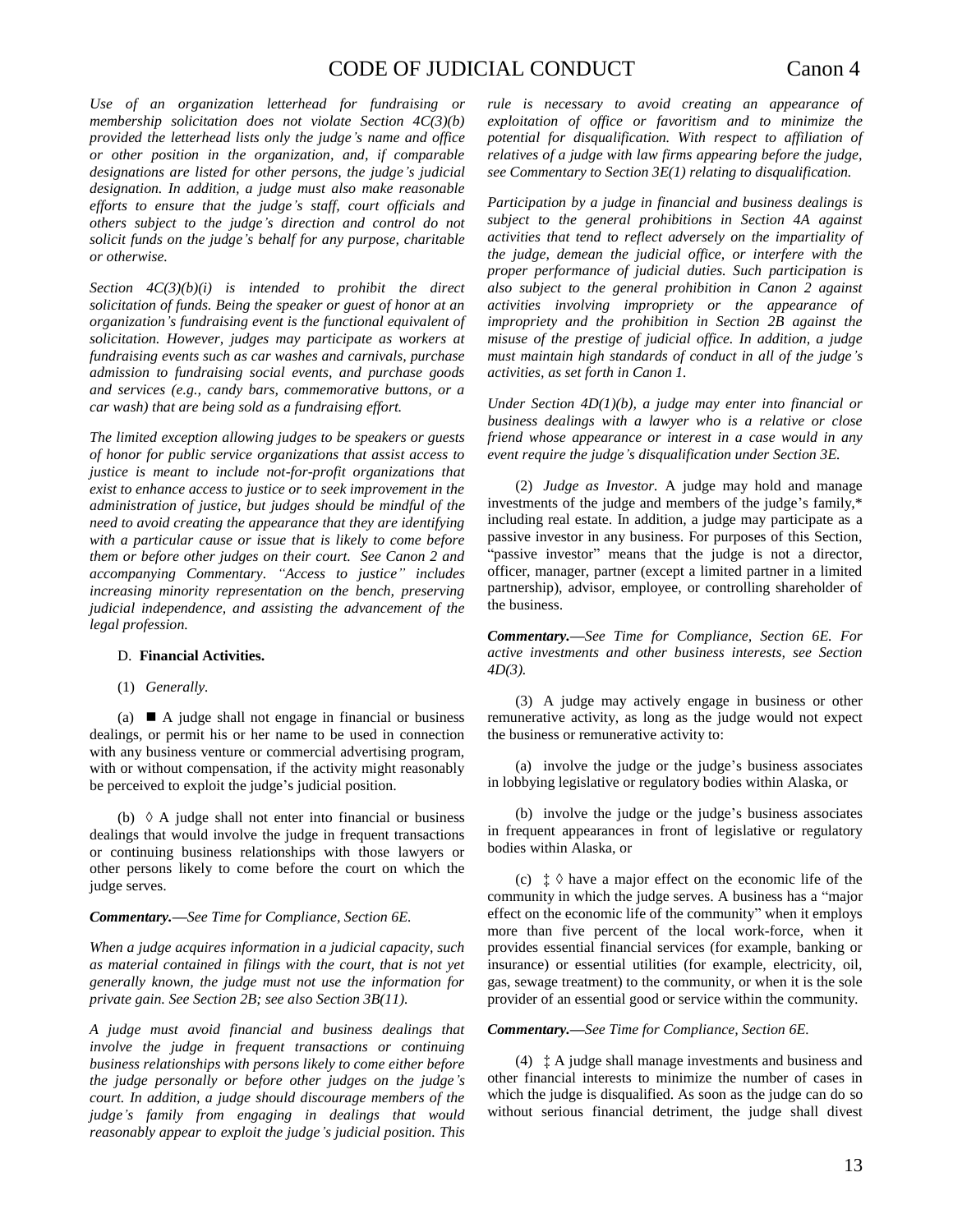himself or herself of investments and business and other financial interests that might require frequent disqualification.

(5) A judge shall not accept, and shall urge members of the judge's family\* residing in the judge's household not to accept a gift, bequest, favor, or loan from anyone, except for:

*Commentary.—Section 4D(5) does not apply to contributions to a judge's campaign for judicial office, a matter governed by Canon 5.*

*Because a gift, bequest, favor, or loan to a member of the judge's family residing in the judge's household might be viewed as intended to influence the judge, a judge must inform those family members of the relevant ethical constraints upon the judge in this regard and discourage those family members from violating them. A judge cannot, however, reasonably be expected to know or control all of the financial or business activities of all family members residing in the judge's household.* 

(a) a gift incident to a public testimonial, or books, tapes, and other resource materials supplied by publishers on a complimentary basis for official use, or an invitation to the judge and the judge's spouse\* or guest to attend a bar-related function or an activity devoted to the improvement of the law,\* the legal system, or the administration of justice;

*Commentary.—Acceptance of an invitation to a law-related function is governed by Section 4D(5)(a); acceptance of an invitation paid for by an individual lawyer or group of lawyers is governed by Section 4D(5)(h).*

*A judge may accept a public testimonial or a gift incident thereto only if the donor organization is not an organization whose members comprise or frequently represent the same side in litigation, and the testimonial and gift are otherwise in compliance with other provisions of this Code. See Sections 4A(1) and 2B.* 

(b) a gift, award, or benefit incident to the business, profession, or other separate activity of a spouse\* or other family member\* residing in the judge's household, including gifts, awards, and benefits for the use of both the spouse or other family member and the judge (as spouse or family member), provided that the gift, award, or benefit could not reasonably be perceived as intended to influence the judge in the performance of judicial duties;\*

(c) ordinary social hospitality;

(d) a gift from a relative or friend for a special occasion such as a wedding, anniversary, or birthday, if the gift is fairly commensurate with the occasion and the relationship;

*Commentary.—A gift of excessive value to a judge or to a member of the judge's family living in the judge's household raises questions about the judge's impartiality and the integrity of the judicial office and might require disqualification of the judge when disqualification would not otherwise be required. See, however, Section 4D(5)(e).* 

(e) a gift, bequest, favor, or loan from a relative or close personal friend whose appearance or interest in a case would in any event require the judge's disqualification under Section 3E;

(f) a loan from a lending institution in its regular course of business on the same terms generally available to persons who are not judges;

(g) a scholarship or fellowship awarded on the same terms and based on the same criteria applied to other applicants; or

(h) any other gift, bequest, favor, or loan, but only if the donor is not a person who has come or is likely to come before the judge, and if the person's interests have not come and are unlikely to come before the judge. If the value of the gift, bequest, favor, or loan exceeds \$250.00, or if the cumulative value of more than one gift, bequest, favor, or loan received from a single donor in a calendar year exceeds \$250, the judge shall report the gift, bequest, favor, or loan in the same manner as the judge reports compensation under Section 4H.

*Commentary.—Section 4D(5)(h) prohibits judges from accepting gifts, favors, bequests, or loans from lawyers or their firms if they have come or are likely to come before the judge; it also prohibits gifts, favors, bequests, or loans from clients of lawyers or their firms when the clients' interests have come or are likely to come before the judge.* 

#### E. **Fiduciary Activities.**

(1)  $\sharp \Diamond A$  judge shall not serve as executor, administrator, or other personal representative, trustee, guardian, attorney in fact, or other fiduciary\* except on behalf of the estate, trust, or person of a member of the judge's family,\* and then only if such service will not interfere with the proper performance of the judge's judicial duties.\*

(2)  $\ddagger$  A judge shall not serve as a fiduciary\* if it is likely that the judge, in his or her fiduciary capacity, will be engaged in proceedings that would ordinarily come before the judge or if the estate, trust, or ward becomes involved in adversary proceedings in the court on which the judge serves or a court under its appellate jurisdiction.

(3)  $\blacksquare$  The same restrictions on financial activities that apply to a judge personally also apply to the judge while acting in a fiduciary\* capacity.

*Commentary.—See Time for Compliance, Section 6E. The restrictions imposed by Canon 4 may conflict with the judge's obligation as a fiduciary. For example, a judge should resign as trustee if, by virtue of Sections 4D(4) and 4E(3), the judge would be obliged to sell or trade trust assets to the detriment of the trust.* 

F. ‡ **Service as Arbitrator or Mediator.** A judge shall not act as an arbitrator or mediator or otherwise perform judicial functions in a private capacity unless expressly authorized by law.\*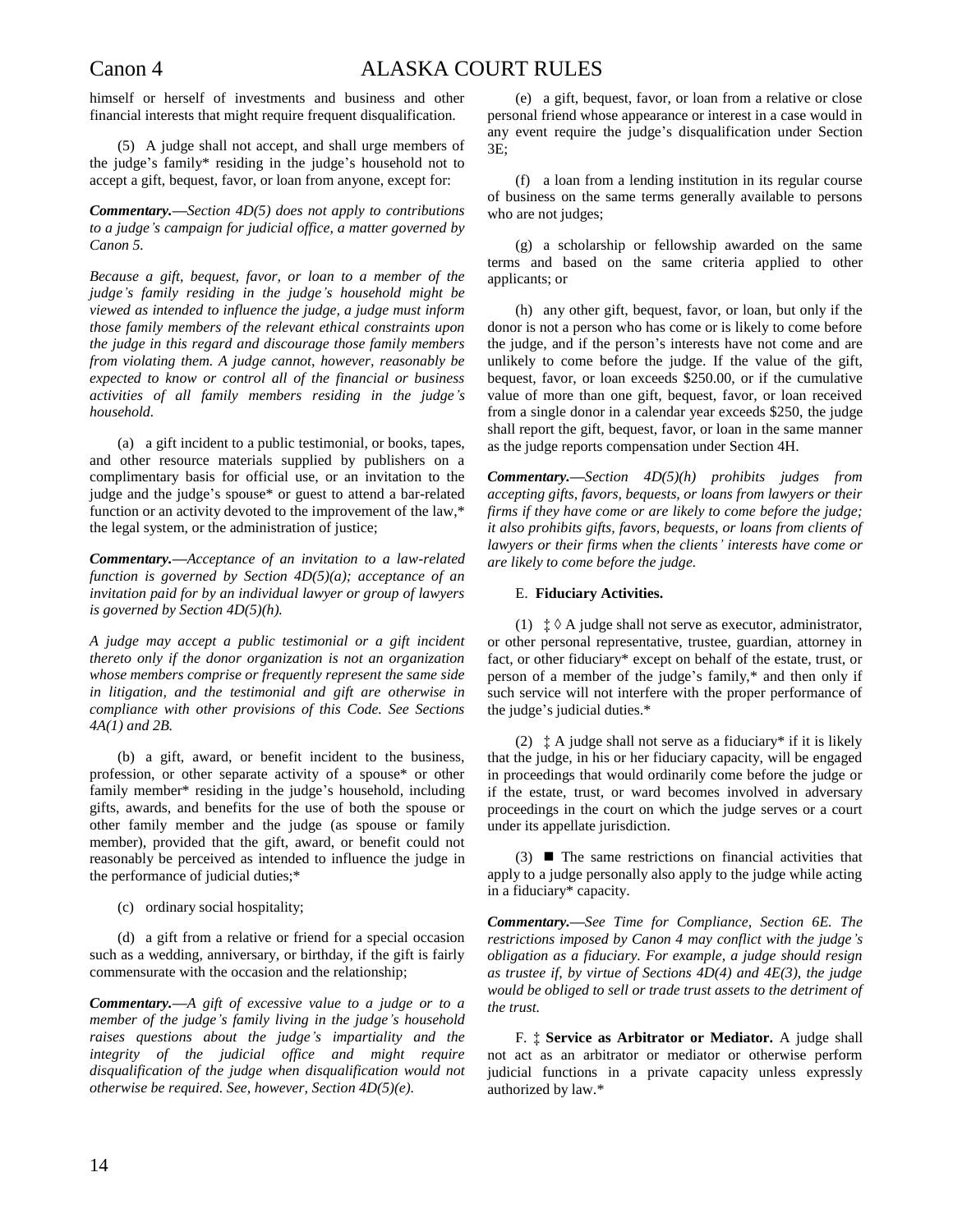*Commentary.—Section 4F does not prohibit a judge from participating in arbitration, mediation, or settlement conferences performed as part of judicial duties. A senior judge may act as a private arbitrator or mediator subject to Administrative Rule 23(f), which states:*

*(f) Private Arbitration and Mediation. If a retired judge acts as a private arbitrator or mediator, the judge must comply with the following rules to remain eligible for pro tempore appointment:*

*(1) The judge shall refrain from soliciting or accepting employment as an arbitrator or mediator from a lawyer or party who is currently appearing in a case assigned to the judge.*

*(2) The judge shall disqualify himself or herself from sitting as a pro tem judge in a case if the judge has previously served as an arbitrator or mediator in the same matter. This disqualification may be waived under Section 3F of the Code of Judicial Conduct.*

*(3) The judge shall disqualify himself or herself from sitting as a pro tem judge in a case if the judge is currently serving or scheduled to serve as an arbitrator or mediator for a lawyer or party in the case. This disqualification may be waived under Section 3F of the Code of Judicial Conduct.*

*(4) If within two years prior to the filing of a case assigned to a pro tem judge the judge has served as an arbitrator or mediator for a lawyer or party in that case, the judge shall disclose that fact on the record and disqualify himself or herself from sitting as a pro tem judge in that case. Disclosure must be made under this paragraph regardless of the amount of compensation that the judge received from the arbitration or mediation. This disqualification may be waived under Section 3F of the Code of Judicial Conduct.*

*(5) The judge shall refrain from accepting employment as an arbitrator or mediator from a lawyer or party who has appeared in a case assigned to the judge within the last six months.* 

G. **Practice of Law.** A judge shall not practice law. Notwithstanding this prohibition, a judge may act pro se and may, without compensation, give legal advice to and draft or review documents for a member of the judge's family.\*

*Commentary.—This prohibition refers to the practice of law in a representative capacity and not in a pro se capacity. A judge may act for himself or herself in all legal matters, including matters involving litigation and matters involving appearances before or other dealings with legislative and other governmental bodies. However, in so doing, a judge must not abuse the prestige of office to advance the interests of the judge or the judge's family. See Section 2B.*

*The Code allows a judge to give legal advice to and draft legal documents for members of the judge's family, provided the judge receives no compensation. A judge must not, however, act as an advocate or negotiator for a member of the judge's family in a legal matter.*

*Even though Section 4G does not apply to part-time magistrates and deputy magistrates, Administrative Rule 2 prohibits employees of the Alaska Court System from engaging directly or indirectly in the practice of law in any of the courts of the state.* 

#### H. **Compensation, Reimbursement, and Reporting.**

#### (1) *Compensation and Reimbursement Defined.*

(a) "Compensation" is income received by the judge for personal services or from business activities. It does not include income from a business or property that the judge does not actively manage.

(b) "Reimbursement" is money paid to defray a judge's expenses or any credit or discount given to reduce these expenses. Expense reimbursement other than governmentapproved per diem shall be limited to the actual cost of travel, food, and lodging reasonably incurred by the judge and, when appropriate to the occasion, the judge's spouse\* or guest. Any payment, credit, or discount in excess of these limits is compensation.

(2) *Limits on Compensation and Reimbursement.* A judge may receive compensation and reimbursement of expenses for the extra-judicial activities permitted by this Code if the source of these payments does not give the appearance of influencing the judge's performance of judicial duties\* or otherwise give the appearance of impropriety. Compensation shall not exceed a reasonable amount nor shall it exceed what a person who is not a judge would receive for the same activity.

(3) *Public Reports of Compensation.* At least once a year a judge shall report the date, place, and nature of any extrajudicial activity for which the judge received compensation, the name of the payor, and the amount of compensation received. If the judge is a retired justice or judge serving pro tempore who receives compensation for private arbitration or mediation services, it is sufficient for the judge to file a copy of Schedule A of the Public Official Financial Disclosure Statement that the justice or judge files with the Alaska Public Offices Commission. Compensation or income of a spouse\* that is attributed to the judge by operation of a community property law is not extra-judicial compensation to the judge for purposes of this Code. The judge's report shall be submitted at the times and in the form prescribed by the Administrator Director of the Alaska Court System. The report shall be filed as a public document in the office of the Administrative Director.

*Commentary.—See Section 4D(5) regarding reporting of gifts, bequests, and loans.*

*Section 4H is divided into three Sections. Section 1 contains the definitions of the terms "compensation" and "reimbursement." Section 2 prescribes the limits on compensation and reimbursement permitted by the Code for extra-judicial activities. Section 3 requires a judge to report compensation (not reimbursement) at least annually.*

*Section 4H(1)(a) defines "compensation." In general terms, this definition is intended to cover "earned income" - that is,*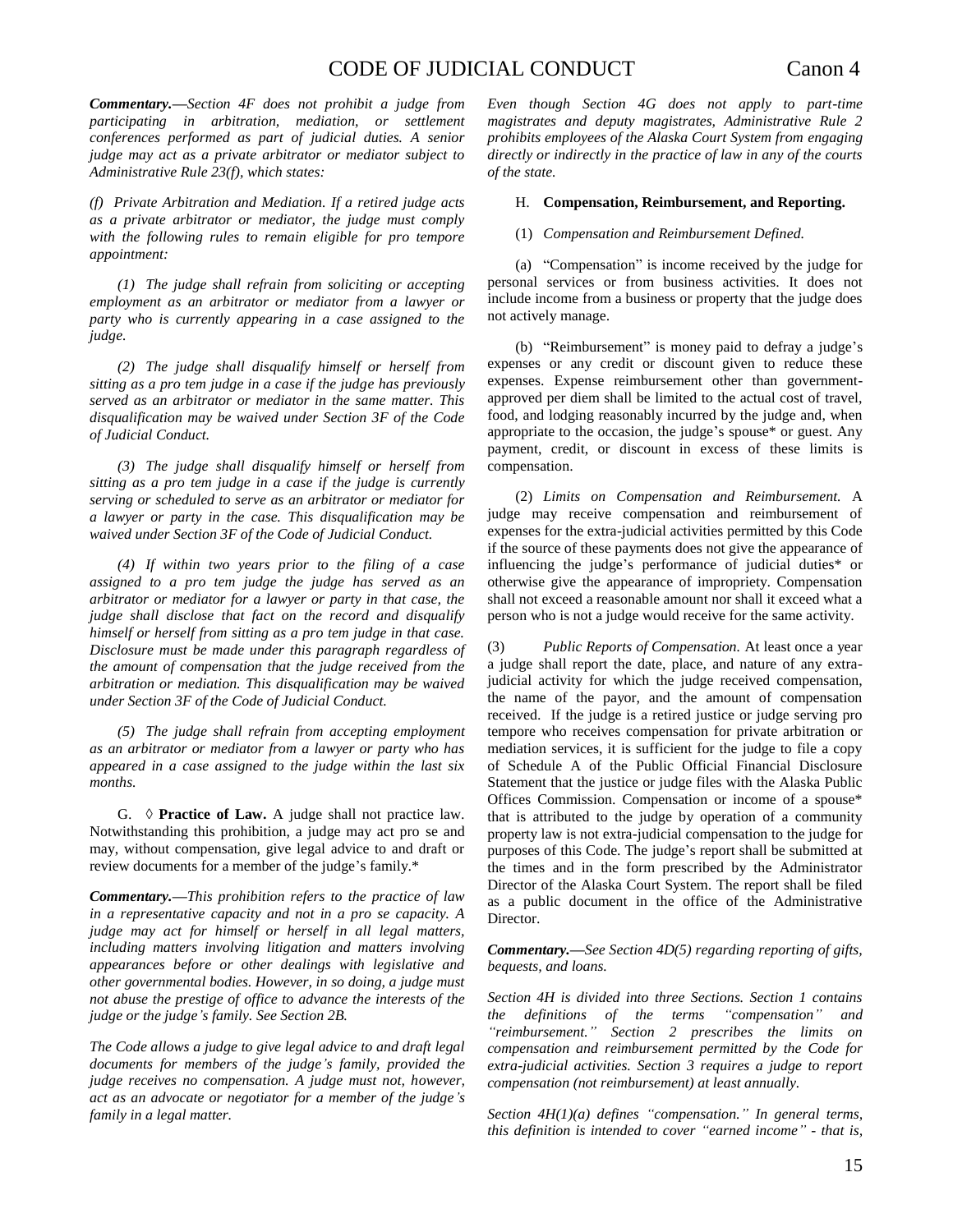*salary, wages, professional fees, tips, and any other income generated by the judge's personal efforts. Compensation does not include income generated by a judge's investments or by partnerships or businesses in which the judge is a passive participant (a limited partner, for example).*

*Section 4H(1)(b) defines "reimbursement" of expenses. The first sentence gives the general definition of reimbursement: any money, credit, or discount that defrays or reduces a judge's expenses. Reimbursement in the form of government per diem can exceed actual expenses and still not be classified as "compensation."*

*Section 4H(3) requires a judge to report any extra-judicial activity for which the judge received compensation. The second sentence applies to retired justices and judges who are serving in a pro tempore capacity. If that judge acts as a private arbitrator or mediator, the judge may comply with this section by filing a copy of Schedule A of the Public Official Financial Disclosure Statement that the judge files with the Alaska Public Offices Commission. That statement lists the names of self-employment businesses and the names of each client who paid the business over \$5000. The judge is not required to individually name every client of the business, or to list the amounts received from each client. The judge is nonetheless required, under Administrative Rule 23, to disclose on the record if, within the two years prior to the filing of the assigned case, the judge has served as an arbitrator or mediator for a lawyer or a party in a case; the judge is also required to disqualify himself or herself from sitting pro tem in that case, unless the disqualification is waived.*

*This Code does not prohibit a judge from accepting honoraria or speaking fees provided that the compensation is reasonable and commensurate with the task performed. A judge should ensure, however, that no conflicts are created by the arrangement. A judge must not appear to use his or her judicial position for personal advantage. Nor should a judge spend significant time away from court duties to meet speaking or writing commitments for compensation. In addition, the source of the payment must not raise any question of undue influence or the judge's ability or willingness to be impartial.* 

I. Disclosure of a judge's income, debts, and investments and other assets is required only to the extent specified in this Canon and in Sections 3E and 3F, or as otherwise required by law.\*

*Commentary.—Section 3E requires a judge to disqualify himself or herself in any proceeding in which the judge has an economic interest. See "economic interest" as explained in the Terminology Section. Section 4D requires a judge to refrain from engaging in business and from financial activities that might interfere with the impartial performance of judicial duties. Section 4H requires a judge to report all compensation the judge received for activities outside judicial office. A judge's financial affairs are private except to the extent disclosure is required by law.*

(Adopted by SCO 1322 effective July 15, 1998, amended by SCO 1559 effective July 15, 2005; by SCO 1617 effective July

15, 2006; by SCO 1629 effective December 31, 2006; and by SCO 1657 effective nunc pro tunc to July 10, 2007)

#### <span id="page-15-0"></span>**Canon 5. A Judge or Judicial Candidate Shall Refrain from Inappropriate Political Activity.**

#### A. **All Judges and Candidates.**

(1) Except as authorized in Sections 5B(2) and 5C, a judge or a candidate\* for appointment to judicial office shall not:

(a) act as a leader of or hold office in a political organization.\*

(b) publicly endorse or publicly oppose a candidate for any public office. However, when false information concerning a judicial candidate\* is made public, a judge or candidate having knowledge\* of contrary facts may make the facts public.

(c) make speeches on behalf of a political organization.\*

(d)  $\Diamond$  attend political gatherings.

(e)  $\Diamond$  solicit funds for any political organization\* or candidate for public office, pay an assessment or make a contribution to a political organization or candidate for public office, purchase tickets for a political organization's dinners or other functions.

*Commentary.—A judge or candidate for judicial office retains the right to participate in the political process as a voter.*

*Section 5A(1)(b) does not prohibit a judge or judicial candidate from privately expressing his or her views on judicial candidates or other candidates for public office. Nor does this section restrict the Chief Justice, acting in the role of Chair of the Alaska Judicial Council, when explaining the Judicial Council's retention recommendations to the public.*

*Judges should be able to take part in the public debate over proposals to change the legal system or the administration of justice; judges' training and experience make them a valuable resource to the electorate wishing to decide these issues. Since many speeches are given in forums sponsored by political organizations, a question arises concerning the relationship between, on the one hand, a judge's right to speak publicly on issues concerning the legal system and the administration of justice, and, on the other hand, the prohibition contained in Section 5A(1)(d)—that a judge shall not attend the gathering of a political organization. Despite a judge's freedom to speak on legal issues, a judge shall not do so on behalf of a political organization or at a political gathering.* 

(2)  $\Diamond$  A judge shall resign upon becoming a candidate\* in either a primary or general election for any non-judicial office except the office of delegate to a state or federal constitutional convention.

(3) A candidate for judicial office:\*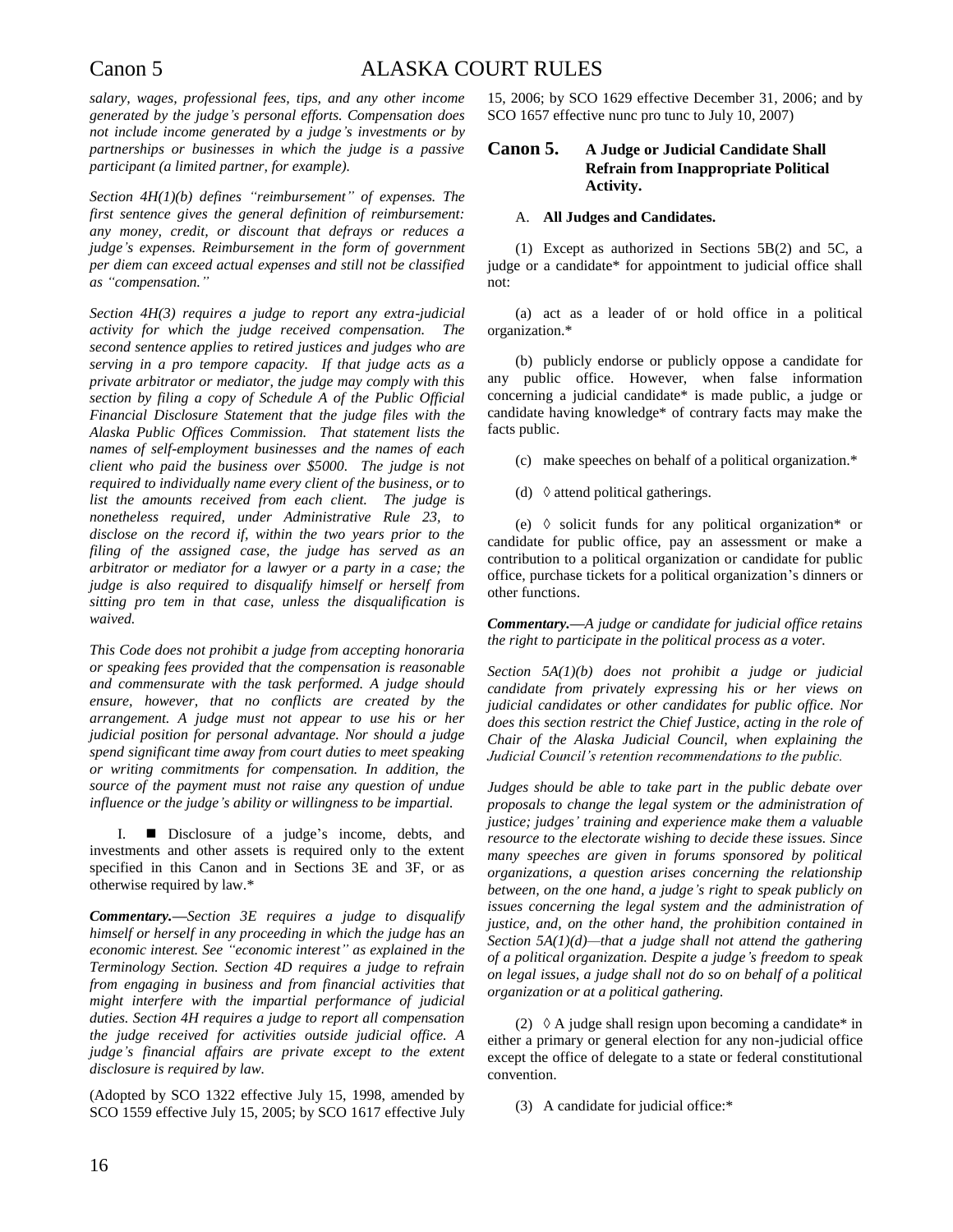*free speech.*

(a) shall maintain the dignity appropriate to judicial office and act in a manner consistent with the integrity and independence of the judiciary, and shall encourage members of the candidate's family to adhere to the same standards that apply to the candidate. "Members of the candidate's family" means the candidate's spouse,\* children, grandchildren, parents, grandparents, and other relatives or persons with whom the candidate maintains a close familial relationship.

*Commentary.—Although a judicial candidate must encourage members of his or her family to adhere to the same standards of political conduct in support of the candidate that apply to the candidate, family members are free to participate in other political activity.* 

(b) shall prohibit employees and officials who serve at the pleasure of the candidate, and shall discourage all other employees and officials subject to the candidate's direction and control, from doing anything on the candidate's behalf that is forbidden to the candidate under these rules.

(c) shall not authorize or permit any person to take actions forbidden to the candidate under these rules, except when these rules specifically allow other people to take actions that would be forbidden to the candidate personally.

(d) shall not:

(i) make pledges or promises of conduct in judicial office other than to faithfully and impartially perform the duties of the office;

(ii) make statements that commit or appear to commit the candidate to a particular view or decision with respect to cases, controversies or issues that are likely to come before the court; or

(iii) knowingly\* misrepresent any fact concerning the candidate or an opposing candidate for judicial office.

*Commentary.—Section 5A(3)(d) prohibits a candidate for judicial office from making statements that appear to commit the candidate regarding cases, controversies, or issues likely to come before the court. As a corollary, a candidate for judicial office should emphasize in any public statement the candidate's duty to uphold the law regardless of his or her personal views. See also Section 3B(9), the general rule on public comment by judges. Section 5A(3)(d) does not prohibit a candidate from making pledges or promises respecting improvements in court administration. Nor does this Section prohibit an incumbent judge from making private statements to other judges or court personnel in the performance of judicial duties. This Section applies to any statement made in the process of securing judicial office, such as statements to commissions charged with judicial selection and tenure and legislative bodies confirming appointment. See also Rule 8. 2 of the Alaska Rules of Professional Conduct.*

*In Buckley v. Illinois Judicial Inquiry Board, 997 F. 2d 224 (7th Cir. 1993), the Seventh Circuit ruled that the ABA's proposed Section 5A(3)(d)(i) and the 1972 predecessor to the ABA's proposed Section 5A(3)(d)(ii) represent an unconstitutional abridgement of judicial candidates' right of* 

*The Illinois rule at issue in Buckley prohibited judges and judicial candidates from making "pledges or promises of conduct in office other than the faithful and impartial performance of the duties of the office" and further prohibited judges and judicial candidates from "announc[ing] [their] views on disputed legal or political issues." These same restrictions are currently the law of Alaska: see Alaska Code of Judicial Conduct, Section 7B(1)(c). The Seventh Circuit held that these two restrictions on judges' speech are unconstitutionally overbroad.*

*Buckley involved two plaintiffs. The first plaintiff was a judge from the intermediate appeals court who ran for the state supreme court; the Judicial Inquiry Board disciplined him for declaring, during the campaign, that he had "never written an opinion reversing a rape conviction." The second plaintiff was a legislator who campaigned for (and was elected to) a seat on the Cook County Circuit Court; he sought relief because "the risk of being sanctioned for violating [the judicial conduct rule] deterred him from speaking out in his campaign on issues that he believed to be important to Illinois voters, including capital punishment, abortion, the state's budget, and public school education."*

*The Seventh Circuit noted that Buckley presented the collision of two competing political principles: First, "Candidates for public office should be free to express their views on all matters of interest to the electorate." Second, "Judges [must] decide cases in accordance with law rather than [in accordance] with any express or implied commitments that they may have made to their campaign supporters or to others." Buckley, 997 F. 2d at 227.*

*The court declared that "only a fanatic would suppose that…freedom of speech should . . . entitle a candidate for judicial office to promise to vote for one side or another in a particular case or class of cases[.]" On the other hand, the court likewise disavowed the idea "that the principle of impartial legal justice should…prevent a [judicial] candidate…from furnishing any information or opinion to the electorate beyond his name, rank, and serial number." Id.* The court went on to state:

*The difficulty with crafting a rule to prevent [a judicial candidate from making commitments] is that a commitment can be implicit as well as explicit… The candidate might make an explicit commitment to do something that was not, in so many words, taking sides in a particular case or class of cases but would be so understood by the electorate; he might for example promise always to give paramount weight to public safety or to a woman's right of privacy. Or he might discuss a particular case or class of cases in a way that was understood as a commitment to rule in a particular way, even though he avoided the language of pledges, promises, or commitments.* 

*The "pledges or promises" clause is not limited to pledges or promises to rule a particular way in particular cases or classes of case; all pledges and promises are*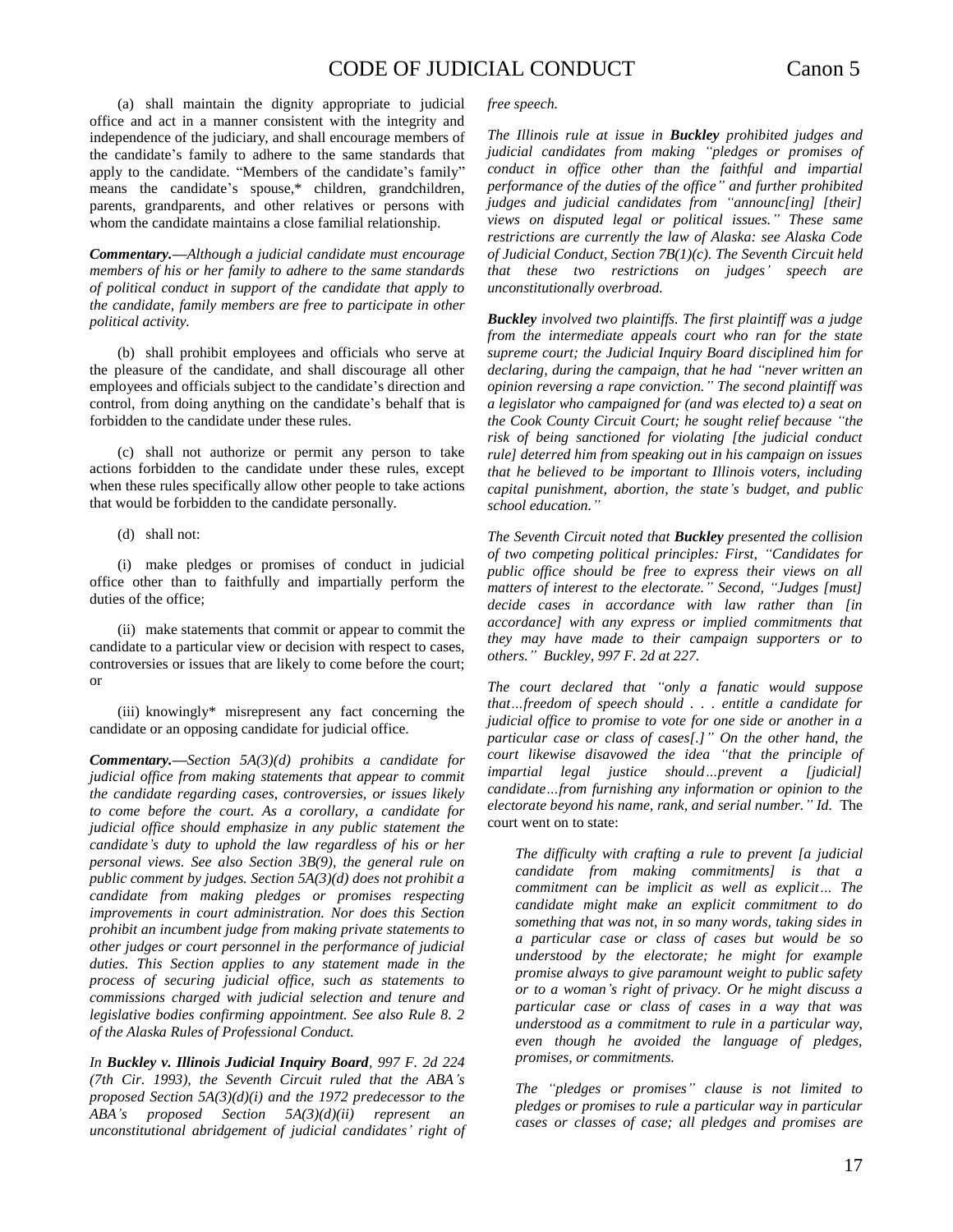## Canon 5 ALASKA COURT RULES

*forbidden except a promise that the candidate will if elected faithfully and impartially discharge the duties of his judicial office. The "announce" clause is not limited to declarations as to how the candidate intends to rule in particular cases or classes of case; he may not "announce his views on disputed legal or political issues," period. The rule certainly deals effectively with the abuse that the draftsmen were concerned with; but in so doing it gags the judicial candidate. He can say nothing in public about his judicial philosophy, he cannot, for example, pledge himself to be a strict constructionist, or for that matter a legal realist. He cannot promise a better shake for indigent litigants or harried employers. He cannot criticize Roe v. Wade.* He cannot express his views about substantive due process, economic rights, search and seizure, the war on drugs, the use of excessive force by police, the conditions of the prisons, or products liability*—*or for that matter about laissez-faire economics, race relations, the civil war in Yugoslavia, or the proper direction of health-care reform . . . All these are disputed legal or political issues.

The rule this reaches far beyond speech that could reasonably be interpreted as committing the candidate in a way that would compromise his impartiality should he be successful in the election. Indeed, the only safe response to Illinois Supreme Court Rule  $67(B)(1)(c)$  is silence. True, the silencing is temporary. It is limited to the duration of the campaign. But [the rule's] interference with the marketplace of ideas and opinions is at its zenith when the "customers" are most avid for the market's "product." The only time the public takes much interest in the ideas and opinions of judges or judicial candidates is when an important judicial office has to be filled ....

*Id. at 228-29. The Seventh Circuit noted, but expressed no opinion on, the ABA's proposed revision of the "announce his views" clause. In the 1990 version of the model Code, the ABA has amended this Section so that it now prohibits a judge or judicial candidate from making "statements that commit or appear to commit the judge to a particular view or decision with respect to cases, controversies, or issues… likely to come before [the judge's] court." According to the ABA commentary to Section 5A(3)(d)(ii), the predecessor "announce" rule was felt to be too broad.*

*The Seventh Circuit points out in Buckley that, even with this change, the ABA provisions may run afoul of First Amendment protections. For example, read too broadly, a Section that prohibits a judge from making any pledge or promise (other than to do a good job) could be used as a basis for disciplinary action against a judicial candidate who declared that he or she believed the courts should actively pursue sentencing alternatives to imprisonment. Conceivably, this same provision could subject a judge to discipline for declaring, as Ruth Ginsberg told the Senate Judiciary Committee on July 20, 1993 [as reported in the Anchorage Daily News of 7/21/93], "My approach [to service on the supreme court] is rooted in the [belief] that the place of the judiciary . . . in our democratic society [is] third in line behind the people and their elected representatives"—a comment that might be construed as a pledge to broadly construe the powers of the* 

*legislative branch and to narrowly circumscribe the reach of the Bill of Rights as a check on legislative activity. The Code should be interpreted in a manner that does not infringe First Amendment rights.* 

(e) may respond to personal attacks or attacks on the candidate's record, as long as the response contains no knowing misrepresentation of fact and does not violate Section  $5A(3)(d)$ .

#### B. **Candidates Seeking Appointment to Judicial or Other Governmental Office.**

(1) A candidate\* for appointment to judicial office or a judge seeking appointment to another governmental office shall not solicit or accept any funds, personally or through a committee or otherwise, to support his or her candidacy.

(2) A candidate\* for appointment to judicial office or a judge seeking appointment to another governmental office may not engage in any political activity\* to secure appointment, with the following exceptions:

(a) subject to Section 5A(3), such persons may:\*

(i) communicate with the appointing authority, including any selection, screening, or nominating bodies;

(ii) seek privately-communicated support or endorsement from organizations and individuals; and

(iii) provide information regarding his or her qualifications for office to organizations and individuals from whom the candidate seeks support;

(b) a non-judge candidate\* for appointment to judicial office may, in addition, unless otherwise prohibited by law:\*

(i) retain an office in a political organization,\*

(ii) attend political gatherings, and

(iii) continue to pay ordinary assessments and dues to political organizations\* and to purchase tickets for political party dinners or other functions.

*Commentary.—Section 5B(2) provides a limited exception to the restrictions imposed by Sections 5A(1) and 5D. Under Section 5B(2), candidates seeking reappointment to the same judicial office or appointment to another judicial office or other governmental office may support their own candidacy and seek appropriate support from others.*

*Sections 5B(2)(a)(ii) and (iii) should be read to allow judicial candidates, including judges who are candidates for appointment to other judicial office, to promote their candidacy by circulating letters to the general membership of the bar and to organizations interested in judicial selection. Similarly, a judge need not object when individual lawyers or groups of lawyers decide to circulate a letter in support of the judge's candidacy. However, these letters must not contain promises or statements forbidden by Section 5A(3)(d) (regarding the candidate's likely decisions or action if*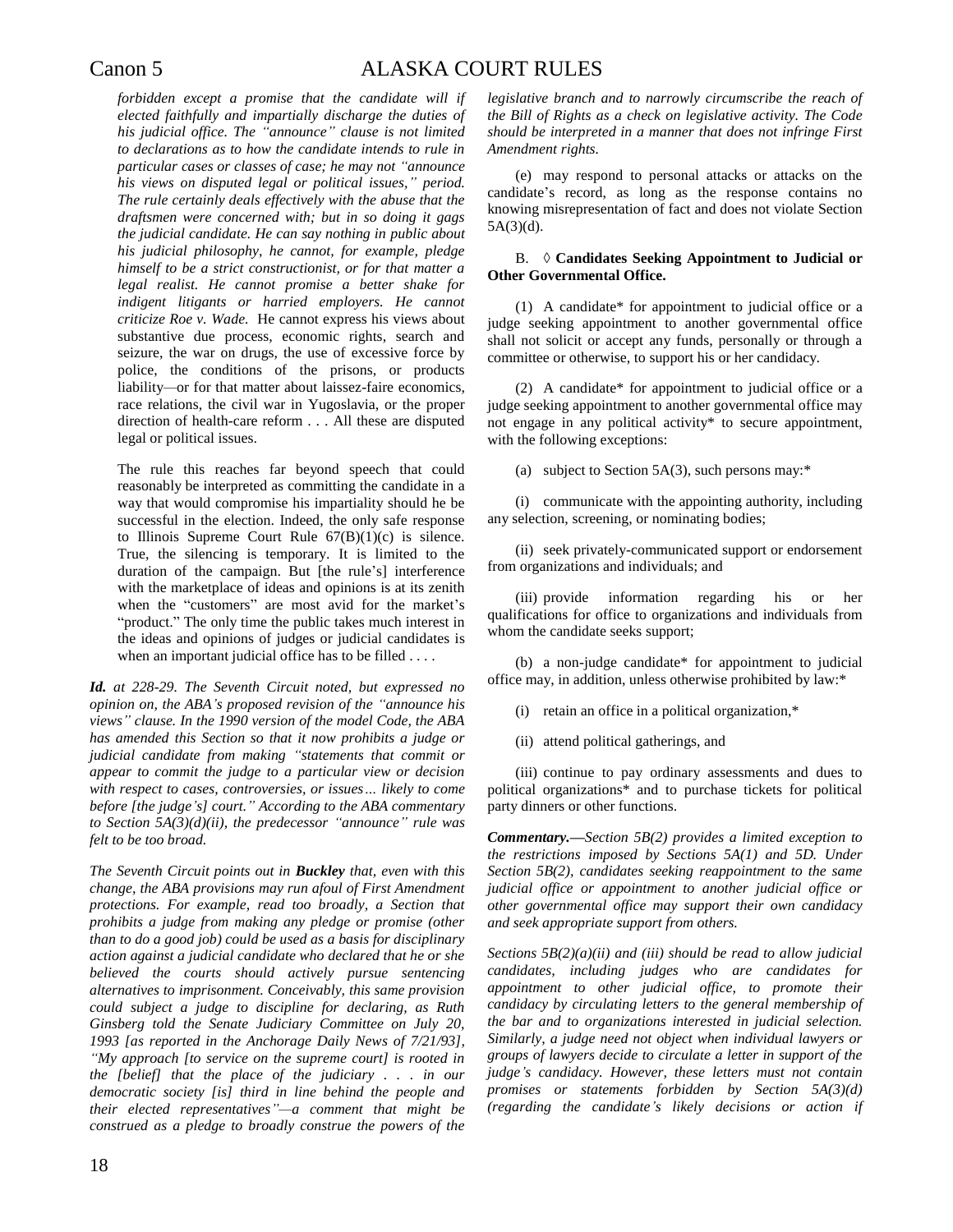*appointed), must not contain false statements, and, in general, must not violate any other provision of the Code.*

*A different problem is presented when a judicial candidate approaches individual lawyers or organizations and seeks their endorsement of his or her candidacy. Even though Canon 5 generally tries to make the rules of political conduct uniform for all judicial candidates (both current judges and lawyers applying to be judges), a sitting judge's approach to individual lawyers inevitably presents problems that do not arise when a non-judge candidate approaches other members of the bar. Because a sitting judge will wield judicial power whether or not the judge's campaign for a different office is successful, a judge who asks individuals for political support runs the risk that the request will give the appearance of abuse of office. Because there is a latent potential for subtle coercion in such requests, a judge's request for the personal endorsement of a lawyer must be circumspect and framed cautiously. A judge must take pains to avoid even giving the appearance that he or she is using or threatening to use the power of judicial office to obtain endorsements.*

*Section 5B(2)(a)(ii) allows a candidate to seek privatelycommunicated support or endorsement. Under this provision, a candidate may ask individuals and organizations to send a letter to the Alaska Judicial Council or to the governor, or to speak in support of the candidate at a public hearing held by the Judicial Council or at a private meeting with the governor or the governor's staff. However, a candidate may not ask or authorize individuals or organizations to run newspaper advertisements endorsing the candidate or to send letters to their membership or to other organizations encouraging them to support the candidate. If the candidate is a judge, the candidate should ask individuals and organizations not to send copies of endorsement letters to the candidate.*

*Although under Section 5B(2)(b) non-judge candidates seeking appointment to judicial office are permitted during their candidacy to retain office in a political organization, attend political gatherings and pay ordinary dues and assessments, they remain subject to other provisions of this Code during their candidacy. See Sections 5E and Application Section.* 

#### C. **Judges Seeking Retention.**

(1) A judge who is a candidate\* for retention in judicial office may engage in the following political activity to secure retention:

(a) submit a photograph and a statement supporting his or her candidacy for inclusion in the state election pamphlet under AS 15.58;

(b) in response to an unsolicited request,

(i) speak to public gatherings on behalf of his or her candidacy;

(ii) appear on television and radio programs to discuss his or her candidacy; and

(iii) grant interviews regarding his or her candidacy;

(c) form an election committee of responsible persons to conduct an election campaign in anticipation of active opposition to the judge's candidacy; and

(d) reserve media space, domains, and locations, and design and prepare campaign materials in anticipation of active opposition to the judge's candidacy and spend necessary funds for these activities.

(2) A judge who is a candidate\* for retention in judicial office may engage in the following additional political activity when there is active opposition to the judge's candidacy:

(a) advertise in newspapers, on television, and in other media in support of his or her candidacy; and

(b) distribute pamphlets and other promotional literature supporting his or her candidacy.

*Commentary.—Sections 5C(1) and (2) permit a judge who is a candidate for retention to be involved in limited political activity. Section 5D, applicable solely to incumbent judges, would otherwise bar this activity.*

*Section 5C(2) allows judges seeking retention in office to engage in overt political activity if there is "active opposition" to their candidacy. This Code, like the prior Code, does not define "active opposition." However, the term is meant to be broadly construed. A negative recommendation by the Alaska Judicial Council constitutes active opposition. Holding a press conference, advertising, distributing brochures or leaflets, and sending letters to voters are all forms of active opposition. On the other hand, statements made by individual speakers at Judicial Council meetings rarely constitute active opposition, regardless of what is said. Active opposition may be conducted by individuals acting alone as well as by groups. The opposition need not be specifically targeted at one particular judge or at a discrete group of judges—a newspaper advertisement urging the rejection of all judges standing for retention would be viewed as active opposition to the candidacy of each individual judge. If a judge has information and believes that active opposition is imminent, the judge may document the basis of this belief to the Judicial Conduct Commission and may then proceed as if there were active opposition to the judge's candidacy.* 

(3) A judge who is a candidate\* for retention in judicial office shall not personally solicit or accept any funds to support his or her candidacy or personally solicit publicly stated support for his or her candidacy. However, if there is active opposition to the judge's candidacy, the judge's election committees may engage in media advertisements, brochures, mailings, candidate forums, and any other legal methods of pursuing the judge's election. Such committees may solicit and accept reasonable campaign contributions, manage and expend these funds on behalf of the judge's election campaign and solicit and obtain public statements of support for the judge's candidacy. Such committees are not prohibited from soliciting and accepting reasonable campaign contributions and public support from lawyers. A candidate's committee may solicit contributions and public support for the candidate's campaign preceding the election and for 90 days thereafter. A judge shall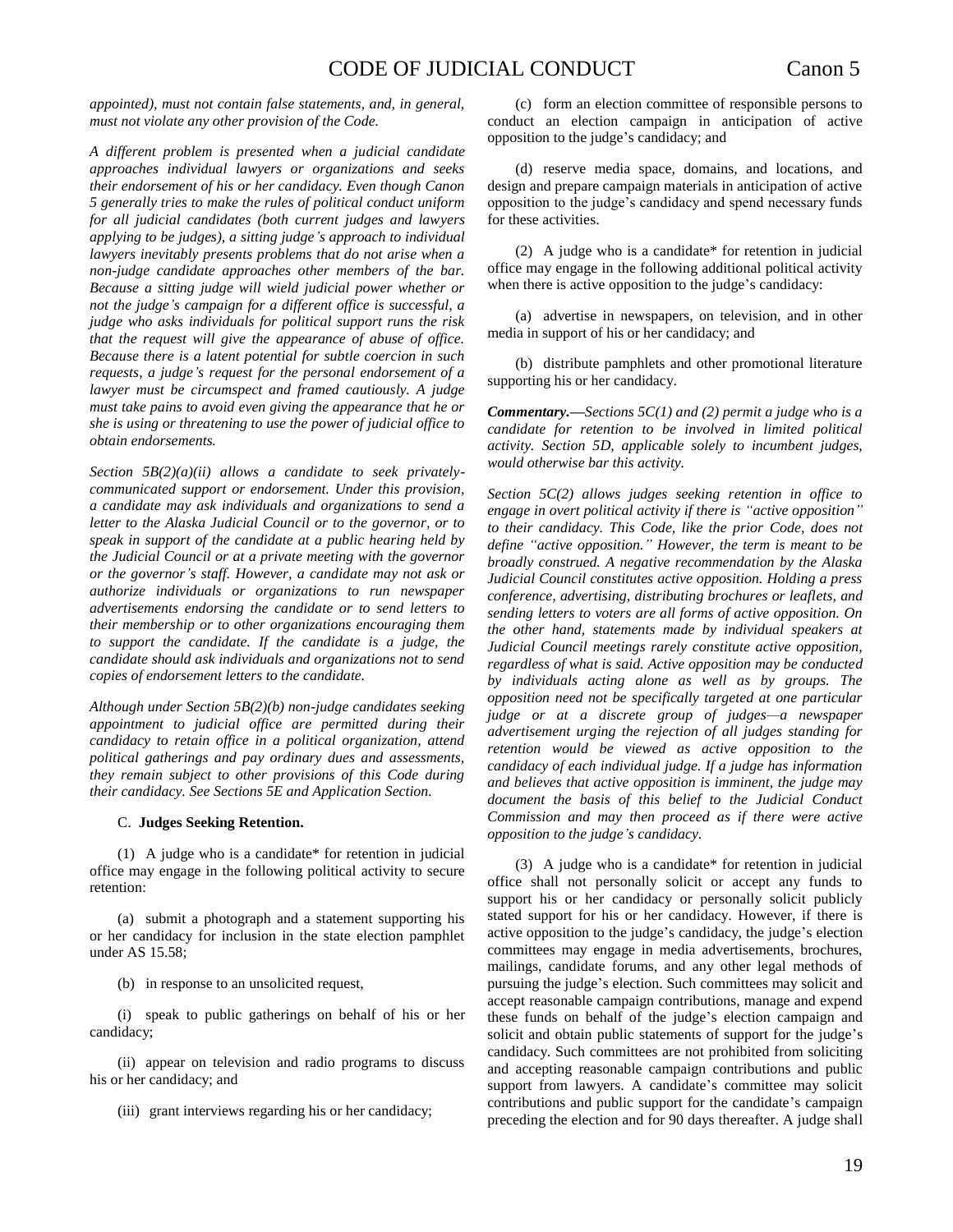not make private use of campaign funds raised by an election committee or use these funds for the private benefit of any other person or permit anyone else to use these funds for the private benefit of any person.

*Commentary.—Section 5C(2) permits a judge who is a candidate for retention to establish a campaign committee to solicit and accept public support and reasonable financial contributions if there is active opposition to the judge's candidacy. At the start of the campaign, the judge must instruct his or her campaign committee to solicit or accept only contributions that are reasonable under the circumstances. Though not prohibited, campaign contributions of which a judge has knowledge, made by lawyers or others who appear before the judge, may be relevant to disqualification under Section 3E.*

*Campaign committees established under Section 5C(2) should manage campaign finances responsibly, avoiding deficits that might necessitate post-election fundraising, to the extent possible.*

*Section 5C(2) does not prohibit a judge who is a candidate for retention from initiating an evaluation by a judicial selection commission or bar association, or, subject to the requirements of this Code, from responding to a request for information from any organization.* 

*Sections 5C and 5D are intended to restrict fundraising by and on behalf of individual judges. These Sections are not intended to prohibit an organization of judges from soliciting money from judges to establish a campaign fund to assist judges who face active opposition to their retention.* 

*They are not intended to restrict the ability of judges to spend their own funds in support of their own candidacies.*

(4) A judge who is a candidate\* for selection as a delegate to a federal or state constitutional convention may engage in any political activity\* to secure election allowed to other candidates for that office.

D. **Incumbent Judges.** A judge shall not engage in any political activity\* except (i) as authorized under any other Section of this Code, (ii) on behalf of measures to improve the law,<sup>\*</sup> the legal system, or the administration of justice, or (iii) as expressly authorized by another provision of law.

*Commentary.—Neither Section 5D nor any other Section of the Code prohibits a judge in the exercise of administrative functions from engaging in planning and other official activities with members of the executive and legislative branches of government. With respect to a judge's activity on behalf of measures to improve the law, the legal system, and the administration of justice, see Commentary to Section 4B and Section 4C(1) and its Commentary.* 

E. **Applicability.** Canon 5 applies to all incumbent judges and judicial candidates.\* A successful candidate, whether or not an incumbent, is subject to judicial discipline for his or her campaign conduct; an unsuccessful candidate who is a lawyer is subject to lawyer discipline for his or her campaign conduct. A lawyer who is a candidate for judicial

office is subject to Rule 8.2(b) of the Alaska Rules of Professional Conduct.

(Adopted by SCO 1322 effective July 15, 1998; amended by SCO 1762 effective July 2, 2011)

### <span id="page-19-0"></span>**APPLICATION OF THE CODE OF JUDICIAL CONDUCT**

A. **Full-Time Judicial Officers.** The following judicial officers shall comply with all provisions of this Code:

(1) active justices of the supreme court and active judges of the court of appeals, the superior court, and the district court (including acting district court judges);

(2) full-time magistrate judges;

(3) committing magistrate judges; and

(4) standing masters.

B. **Senior Judges.** 

(1) Senior judges (retired justices of the supreme court and retired judges of the court of appeals, the superior court, and the district court who are eligible for judicial service under Administrative Rule 23) shall comply with all provisions of this Code except:

(a)  $4D(1)(b)$  (transactions with persons likely to come before the judge's court);

(b) 4D(4) (management of financial resources to minimize disqualification);

(c) 4E(1) (fiduciary service for persons other than family members);

(d) 4E(2) (fiduciary service where proceedings likely before judge's court);

(e) 4F (service as arbitrator or mediator). However, a senior judge who serves as an arbitrator or mediator must comply with Administrative Rule 23(f); and

(f) a senior judge may speak publicly regarding the qualification of a judge seeking retention who faces active opposition.

(2) In addition, a senior judge need not comply with Section  $4C(2)$  (appointment to government positions) except during periods of appointment to active judicial service under Administrative Rule 23.

(3) Senior judges who serve as members of a judicial assistance committee have additional ethical obligations to maintain the confidentiality of communications received in that capacity, including the identities of those seeking the services of the committee or those referring matters to the committee. Consequently, senior judges serving in this capacity may not report any failure of a judge referred to the committee to admit the problem or submit to treatment.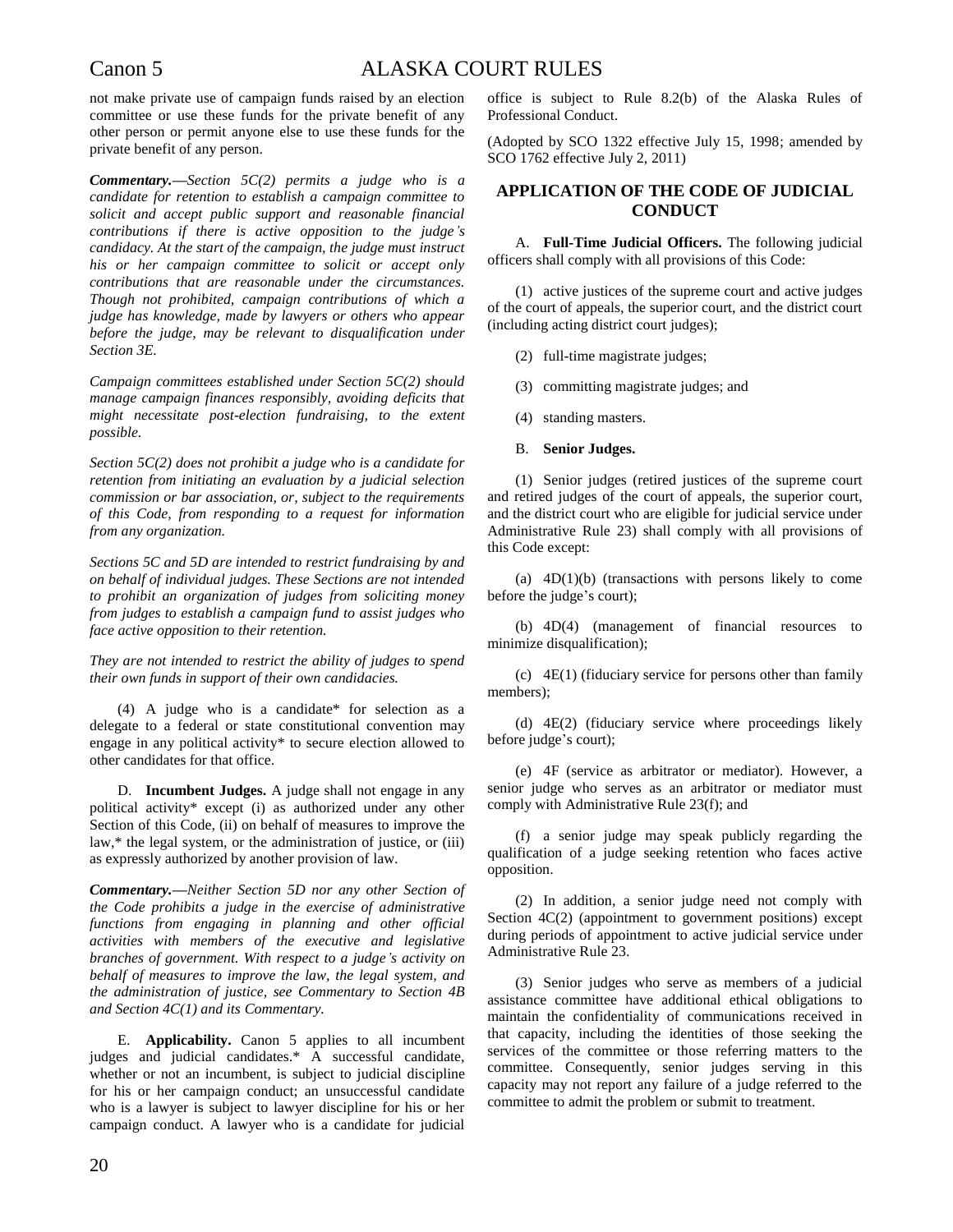*Commentary.—A senior judge—a retired justice or judge who is eligible for judicial service under Administrative Rule 23 must comply with all provisions of the Code except those listed. Thus, a senior judge may engage in financial and business dealings with any person and has no duty to manage investments and business and financial interests to minimize the number of cases in which the judge is disqualified. A senior judge may serve as a personal representative, trustee, guardian, or other fiduciary for persons other than family members. Although senior judges may not engage in the practice of law, they may serve as private arbitrators or mediators and may maintain private arbitration and mediation businesses, even during periods of pro tem service. However, in order to be eligible for judicial service, a judge who performs private arbitration or mediation must comply with the disclosure requirements and employment restrictions set out in Administrative Rule 23(e).* 

*Senior judges may publicly speak regarding the qualifications of judges facing active opposition. This limited exception to Canon 5A(1)(b) preserves the general insulation of judges from political pressures while allowing for an informed public debate on the qualifications of a judge up for retention.*

*A senior judge may serve on a government committee or commission or hold a government position except during periods of pro tem service.*

*Despite the relaxation of restrictions on senior judges' financial dealings, they remain subject to the disqualification provisions of Section 3E.* 

*The special confidentiality obligations when serving as a member of a judicial assistance committee are narrowly tailored to provide for candid reporting to the judicial assistance committee.*

C. **Part-Time Magistrate Judges and Deputy Magistrates.** Part-time magistrate judges and deputy magistrates shall comply with all provisions of this Code except:

(1) Section 4C(1) (appearance before or consultation with executive or legislative bodies) if the magistrate judge or deputy magistrate holds an office or position of profit under the United States, the state, or its political subdivisions and must engage in Section 4C(1) activities in order to perform the duties of this office or position;

(2) Section 4C(2) (appointment to government positions);

(3) Section 4D(1)(b) (transactions with persons likely to come before the judge's court);

(4) Section 4D(3)(c) (participation in business activity that has major effect on economic life of community);

(5) Section 4E(1) (fiduciary service for persons other than family members);

(6) Section 4G (practice of law);

(7) Section 5A(1)(d) (attendance at political gatherings) if the magistrate judge or deputy magistrate holds or is seeking non-judicial public office;

(8) Section 5A(1)(e) (solicitation and contribution of campaign funds) to the extent that the magistrate judge or deputy magistrate is soliciting funds for or contributing funds to the magistrate judge's own campaign for non-judicial public office;

(9) Section 5A(2) (resignation upon becoming a candidate for nonjudicial office); and

(10) Sections 5B (political activity to secure appointment to public office).

*Commentary.—AS 22.15.210(b) guarantees magistrates a conditional right to seek and hold any other office or position of profit under the United States, this State, or its political subdivisions, and to engage in the conduct of any profession or business that does not interfere with the performance of judicial duties or necessitate repeated disqualifications. Because of this statute, part-time magistrates are exempt from the restrictions on holding non-judicial public office. They are also permitted to engage in political activity necessary to secure and perform the duties of non-judicial public office. Note, however, that political activity by court system employees is also limited by Personnel Rule PX9.O. Under this rule, a court system employee forfeits his or her position upon becoming a candidate for state or national elective political office, other than the office of delegate to a state or federal constitutional convention.*

*The Code exempts part-time magistrates from two restrictions on business activity, the duty to avoid financial and business dealings with persons likely to come before the magistrate's court, and the duty to avoid business activity that has a major effect on the economic life of the community. In a small community, it may be difficult for a magistrate to avoid business dealings with persons likely to come before the magistrate's court, and even a moderately-sized business venture may have a major effect on the community's economic life. Thus, these restrictions could make it impossible for a part-time magistrate to carry on outside business activity in order to supplement his or her part-time judicial salary. Parttime magistrates remain subject to Section 4D(4), which requires that they manage their financial dealings to minimize the number of cases in which they are disqualified. They also remain subject to the disqualification provisions of Section 3E. They are also subject to Personnel Rule PX5.04, which regulates outside employment by court system employees.*

*A part-time magistrate may serve as a fiduciary for persons other than family members, subject to Sections 4E(2) and 4E(3). A part-time magistrate who is an attorney may practice law, subject to Administrative Rule 2(d), which prohibits court system employees from engaging, directly or indirectly, in the practice of law in any of the courts of this state.* 

#### D. **Special Masters.**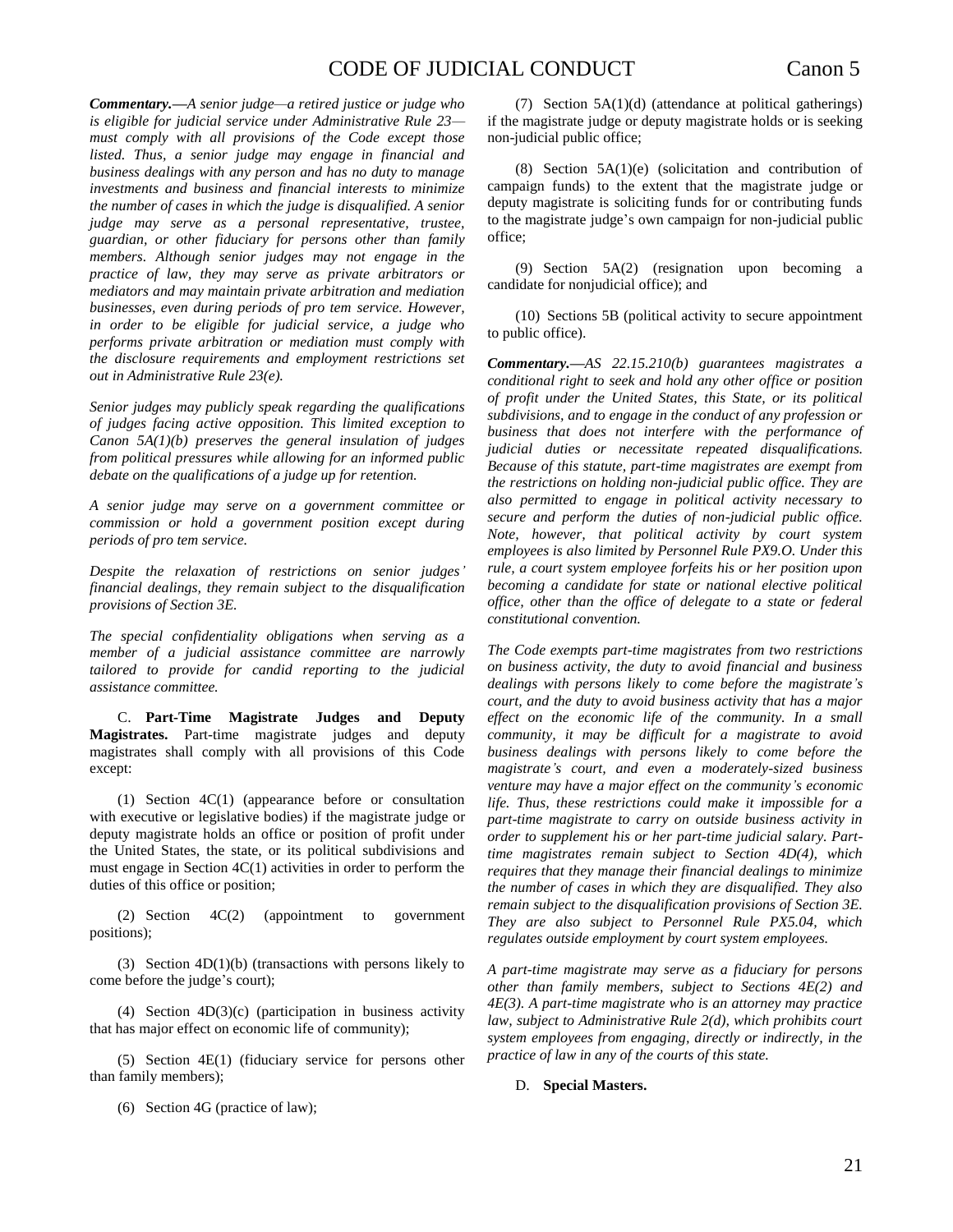(1) A special master who is not an active judge, magistrate judge, or standing master shall comply with the following provisions of this Code:

(a) Canon 1 (duty to uphold the integrity and independence of the judiciary);

(b) Canon 3 (judicial duties); however, a special master need not comply with Section 3B(9) to the extent this Section would prohibit the special master from commenting about pending or impending proceedings that are unrelated to the proceeding in which he or she is a special master;

(c) Section 4A (extra-judicial activities in general);

(d) Section 4B (avocational activities);

(e) Section 4C(1); however, a special master need not comply with Section 4C(1) to the extent this Section would prohibit the special master from appearing at public hearings or lobbying on matters that are unrelated to the proceeding in which he or she is a special master;

(f) Section  $4D(1)(a)$  (financial or business dealings that appear to exploit judicial position);

(g) Section 4E(3) (restrictions on financial activity that apply personally also apply while acting as fiduciary); and

(h) Section 4I (financial affairs are private except where disclosure required by law).

(2) In addition, during periods of appointment as a master, a special master must comply with Section 2A (duty to avoid impropriety and appearance of impropriety) and 2B (inappropriate influence and misuse of judicial office).

(3) A person who has been a special master in a proceeding shall not act as a lawyer in that proceeding or in any other proceeding related thereto, except as otherwise permitted by Rule 1.12(a) of the Alaska Rules of Professional Conduct.

E. **Time for Compliance.** A person to whom this Code becomes applicable shall comply immediately with all provisions of this Code except Sections 4D(2) and 4D(3) (which pertain to business activities) and Section 4E (which pertains to fiduciary activities) and shall comply with these Sections as soon as reasonably possible and shall do so in any event within the period of one year.

*Commentary.—If serving as a fiduciary when selected as a judge, a new judge may, notwithstanding the prohibitions in Section 4E, continue to serve as fiduciary but only for that period of time necessary to avoid serious adverse consequences to the beneficiary of the fiduciary relationship and in no event longer than one year. Similarly, if engaged at the time of judicial selection in a business activity that is not permitted by Section 4D(3), a new judge may, notwithstanding the prohibitions in Section 4D(3), continue in that activity for a reasonable period but in no event longer than one year.* 

(Adopted by SCO 1322 effective July 15, 1998; amended by SCO 1427 effective April 15, 2001; by SCO 1762 effective <span id="page-21-0"></span>July 1, 2011; by SCO 1768 effective October 14, 2011; and by SCO 1829 effective October 15, 2014)

#### **TERMINOLOGY**

Terms defined below are marked with an asterisk in the Sections where they appear. In addition, each definition cross-references the Sections where the defined term appears.

"Appropriate disciplinary authority" means the governmental or quasi-governmental agency whose responsibility for initiation of the disciplinary process covers the violation to be reported. See Sections  $3D(1)$ ,  $3D(2)$ , and 3D(3).

"Bias or prejudice" does not include references to or distinctions based upon race, color, sex, religion, national origin, disability, age, marital status, changes in marital status, pregnancy, parenthood, sexual orientation, or social or economic status when these factors are legitimately relevant to the advocacy or decision of the proceeding, or, with regard to administrative matters, when these factors are legitimately relevant to the policies or decisions involved. See Sections 3B(5), 3B(6), 3C(1), and 3C(2).

*Commentary.—The definition of "bias or prejudice" was written in an exclusionary manner to allow courts to countenance legitimate distinctions relevant to litigation before them. See Section 3B(6).*

*The definition implies the obvious— that a court demonstrates impermissible bias or prejudice if it uses constitutionally or statutorily protected categories as a basis for unfairly discriminating. Bias or prejudice may also arise from other than legally impermissible categorization and still be something a court should recognize and avoid.*

*As the symbols and bastions of justice in our society it is important for courts to provide their services to all on essentially the same basis.* 

"Candidate" means a person seeking any public office. A person becomes a candidate as soon as he or she makes a public announcement of candidacy, or declares or files as a candidate with the election or appointment authority, or authorizes solicitation or acceptance of contributions or public support. See Preamble and Sections  $5A(1)$ ,  $5A(2)$ ,  $5B(1)$ , 5B(2), 5B(2)(b), 5C(1), 5C(2), 5C(3), and 5C(4).

"Candidate for judicial office" means a candidate seeking selection for or retention in judicial office, whether by election or appointment. This term is used interchangeably with "judicial candidate." See Sections  $5A(1)(b)$ ,  $5A(3)$ , and  $5E$ .

"De minimis interest" means an insignificant interest that would not lead reasonable persons to question a judge's impartiality. See Sections  $3E(1)(c)$  and  $3E(1)(d)$ .

"Economic interest" means ownership of a more than de minimis legal or equitable interest or a relationship as an officer, director, advisor, or other legal participant in the affairs of a party, except that: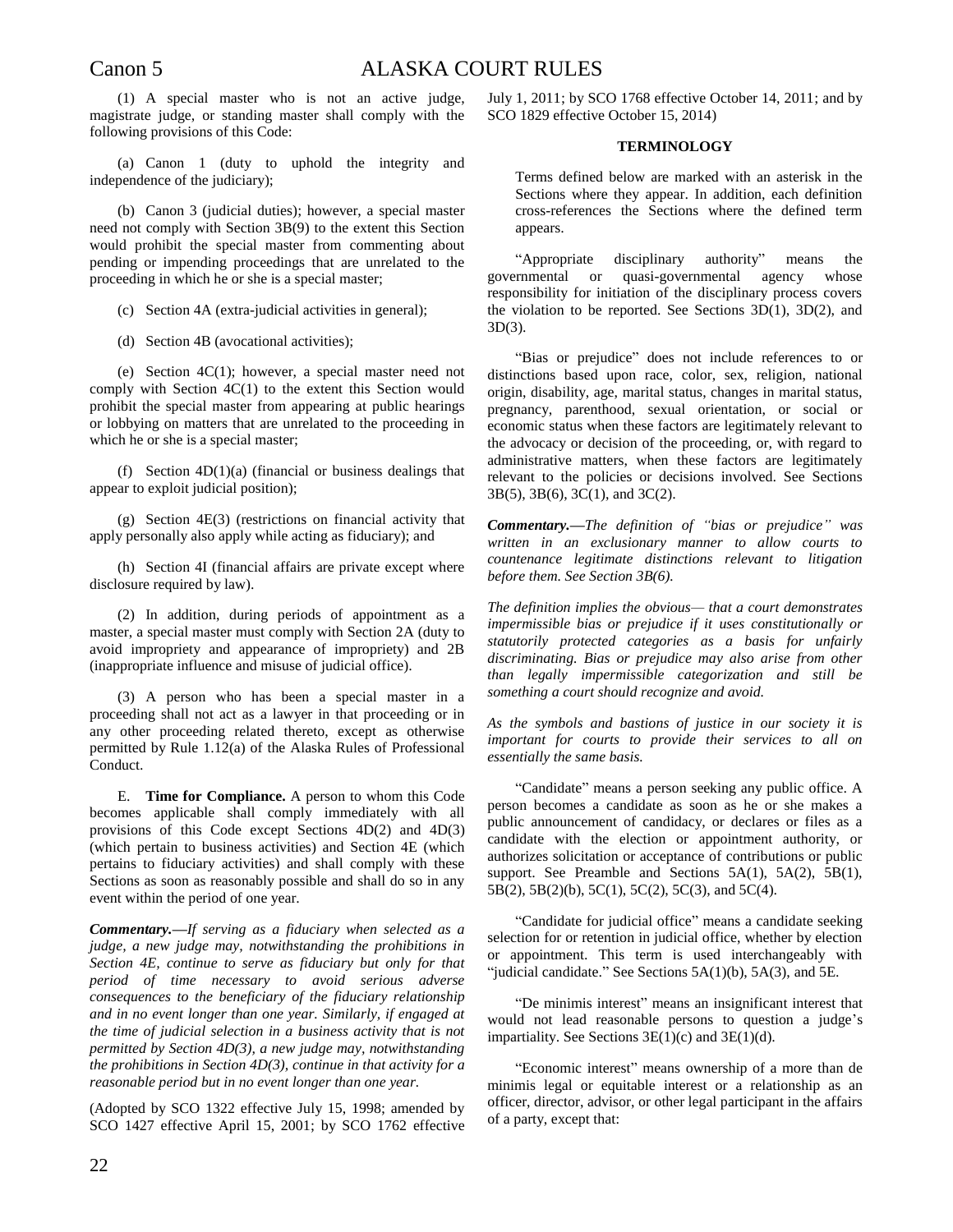## CODE OF JUDICIAL CONDUCT Canon 5

(i) ownership of an interest in a mutual or common investment fund that holds securities is not an economic interest in such securities unless the judge participates in the management of the fund or a proceeding pending or impending before the judge could substantially affect the value of the interest;

(ii) service by a judge as an officer, director, advisor, or other active participant in an educational, religious, charitable, fraternal, or civic organization, or service by a judge's spouse, parent, or child as an officer, director, advisor, or other active participant in any organization does not create an economic interest in securities held by that organization;

(iii) a deposit in a financial institution, the proprietary interest of a policy holder in a mutual insurance company, of a depositor in a mutual savings association or of a member in a credit union, or a similar proprietary interest, is not an economic interest in the organization unless a proceeding pending or impending before the judge could substantially affect the value of the interest;

(iv) ownership of government securities is not an economic interest in the issuer unless a proceeding pending or impending before the judge could substantially affect the value of the securities.

See Sections 3E(1)(c) and 3E(2).

"Fiduciary" means a person who has undertaken a duty to conduct financial or other affairs for another person's benefit. The term includes any person acting as executor, administrator, personal representative, trustee, guardian, or attorney in fact for another. It also includes any other person who, because of his or her relationship to another person, is obliged to give paramount consideration to the benefit of that other person and to abide by duties of care, good faith, and candor in the conduct of matters falling within the scope of the relationship, even when doing so conflicts with the self-interest of the fiduciary. See Sections 3D(2), 3E(1)(c), 3E(2), 4E(1), 4E(2), and 4E(3).

"Governmental office" means the four types of office a judge may seek without resigning:

- (i) retention in the judge's current judicial office;
- (ii) selection to a different judicial office;
- (iii) selection as a delegate to a constitutional convention;
- or

(iv) selection to an appointive non-judicial public office.

See Sections 5B(1) and 5B(2).

*Commentary.—Canon 5 speaks of judges who are candidates for government office—both appointive government office (Section 5B) and elective government office (Section 5C(4)). However, Section 5A(2) requires judges to resign upon becoming a candidate for elective non-judicial office. Thus, the phrase "governmental office" is necessarily limited to the four types of office a judge may seek without resigning.* 

"Judicial duties" means all the duties of a judge in connection with judicial proceedings and acts of the judge in discharge of disciplinary responsibilities required or permitted by Section 3D. See Sections 3A, 3B(5), 3B(11), 3D(4), 4A(3), 4D(5)(b), 4E(1), and 4H(2).

"Knowingly," "knowledge," "known," and "knows" mean that a person is aware of the existence of the fact or circumstance in question, or is aware of the substantial probability of its existence. However, a person does not "know" or have "knowledge" or act "knowingly" if the person actually believes, despite any indications to the contrary, that the fact or circumstance does not exist. See Sections 2B, 2C, 3D(1), 3E(1)(a), 3E(1)(c), 3E(1)(d), 5A(l)(b), and 5A(3)(d).

"Law" means court rules as well as statutes, constitutional provisions, and decisional law. See Sections 2A, 3A, 3B(2), 3B(7), 3B(7)(a), 3C(2), 4B, 4C(1), 4C(2), 4C(3), 4C(3)(b), 4D(5)(a), 4F, 4I, 5B(2)(b), and 5D.

"Member of the judge's family" means a spouse, child, grandchild, parent, grandparent, or other relative or person with whom the judge maintains a close familial relationship. See Sections 2B, 3E(1)(c), 4E(1), and 4G.

"Nonpublic information" means information that, by law, is not available to the public. Nonpublic information may include but is not limited to: information that is sealed by statute or court order, information impounded or communicated in camera, and information offered in grand jury proceedings, presentencing reports, dependency cases, or psychiatric reports. See Section 3B(11).

"Political activity" means:

(i) becoming a candidate for elective public office;

(ii) serving as an officer of a political party, a member of a national, state, or local committee of a political party, an officer or member of a committee of any other political organization, or becoming a candidate for any of these positions;

(iii) serving as a delegate, alternate, or proxy to a political party convention;

(iv) addressing a convention, caucus, rally, or similar gathering of a political party in support of or in opposition to a candidate for public office or political party office;

(v) organizing or re-organizing a political party or organization;

(vi) taking part in a political campaign to elect someone to public office or political party office, to recall someone from such an office, or to enact or defeat a ballot proposition;

(vii) taking any other part in the management of a political party or organization, or a political candidate, or a group for or against a ballot proposition;

(viii) soliciting votes in support of or in opposition to a candidate's election to public office or political party office, or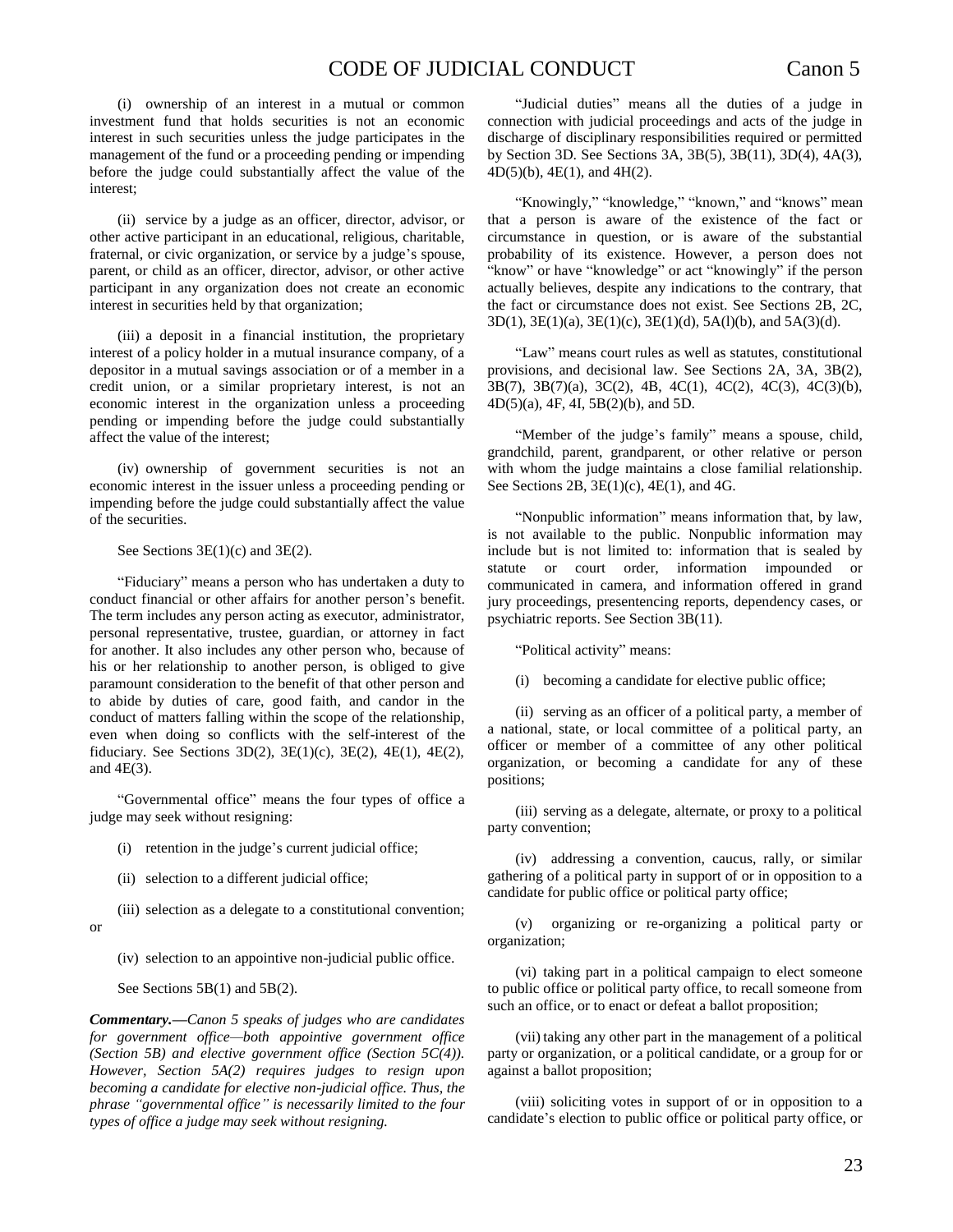in support of or in opposition to an incumbent's recall from such an office, or in support of or in opposition to a ballot proposition;

(ix) publicly endorsing or opposing a candidate for public office or political party office, or publicly endorsing or opposing a ballot proposition, whether in a speech, a published letter, a political advertisement or broadcast, campaign literature, or any similar material;

(x) initiating or circulating a nominating petition, recall petition, or petition to put a ballot proposition before the voters.

(xi) directly or indirectly soliciting, receiving, collecting, handling, disbursing, or accounting for assessments, contributions, or other funds for a political purpose;

(xii) organizing, selling tickets to, promoting, or actively participating in a fund-raising activity of a candidate, political party, or political organization; or

(xiii) acting as a recorder, watcher, challenger, or similar officer at the polls on behalf of a political party or a candidate, or driving voters to the polls on behalf of a political party or a candidate, or doing any other act as an official or unofficial representative of a political party or candidate;

(xiv) but "political activity" does not include:

(a) being a member of a political party;

(b) registering and voting;

(c) expressing one's opinion in private on political subjects and candidates;

(d) participating in the non-partisan activities of a civic, community, social, labor, or professional organization; or

(e) speaking or writing in support of or in opposition to proposals to change the legal system or the administration of justice.

See Sections 5B(2), 5C(4), and 5D.

"Political organization" means a party, committee, association, club, foundation, fund, or any other organization, whether incorporated or not, whose primary purpose is to:

(i) influence the selection, nomination, election or appointment of any individual to public office or to office in a political party, or

(ii) influence the outcome of any recall effort or ballot proposition, or

(iii) further or defeat proposals to change the law in matters other than the improvement of the law, the legal system, or the administration of justice.

See Sections  $5A(1)(a)$ ,  $5A(1)(c)$ ,  $5A(1)(e)$ , and  $5B(2)(b)$ .

The words "shall" and "shall not" mean a binding obligation on judicial officers, and a judge's failure to comply with this obligation is a ground for disciplinary action.

The words "should" and "should not" mean conduct or a course of action to which judicial officers should aspire, but a judge's failure to meet such an aspirational goal is not a ground for disciplinary action.

"Spouse" includes not only a husband or wife but also any person with whom the judge maintains a shared household and conjugal relations. See Sections  $3E(1)(c)$ ,  $3E(1)(d)$ ,  $3E(2)$ ,  $4D(5)(a)$ ,  $4D(5)(b)$ ,  $4H(1)(b)$ ,  $4H(3)$ , and  $5A(3)(a)$ .

*Commentary.—Because the same potential conflicts of interest and loyalty arise when a judge maintains a shared household and conjugal relations with another person to whom the judge is not married, the provisions of Canons 3 and 4 should apply more broadly than simply to legally recognized spouses. Rather than try to reword each affected provision, this Code retains the ABA's use of "spouse" but includes an expanded definition of spouse in the Terminology Section.* 

"Third degree of relationship." The following persons are relatives within the third degree of relationship: greatgrandparent, grandparent, parent, uncle, aunt, brother, sister, child, grandchild, great-grandchild, nephew, and niece. See Section  $3E(1)(d)$ .

(Adopted by SCO 1322 effective July 15, 1998)